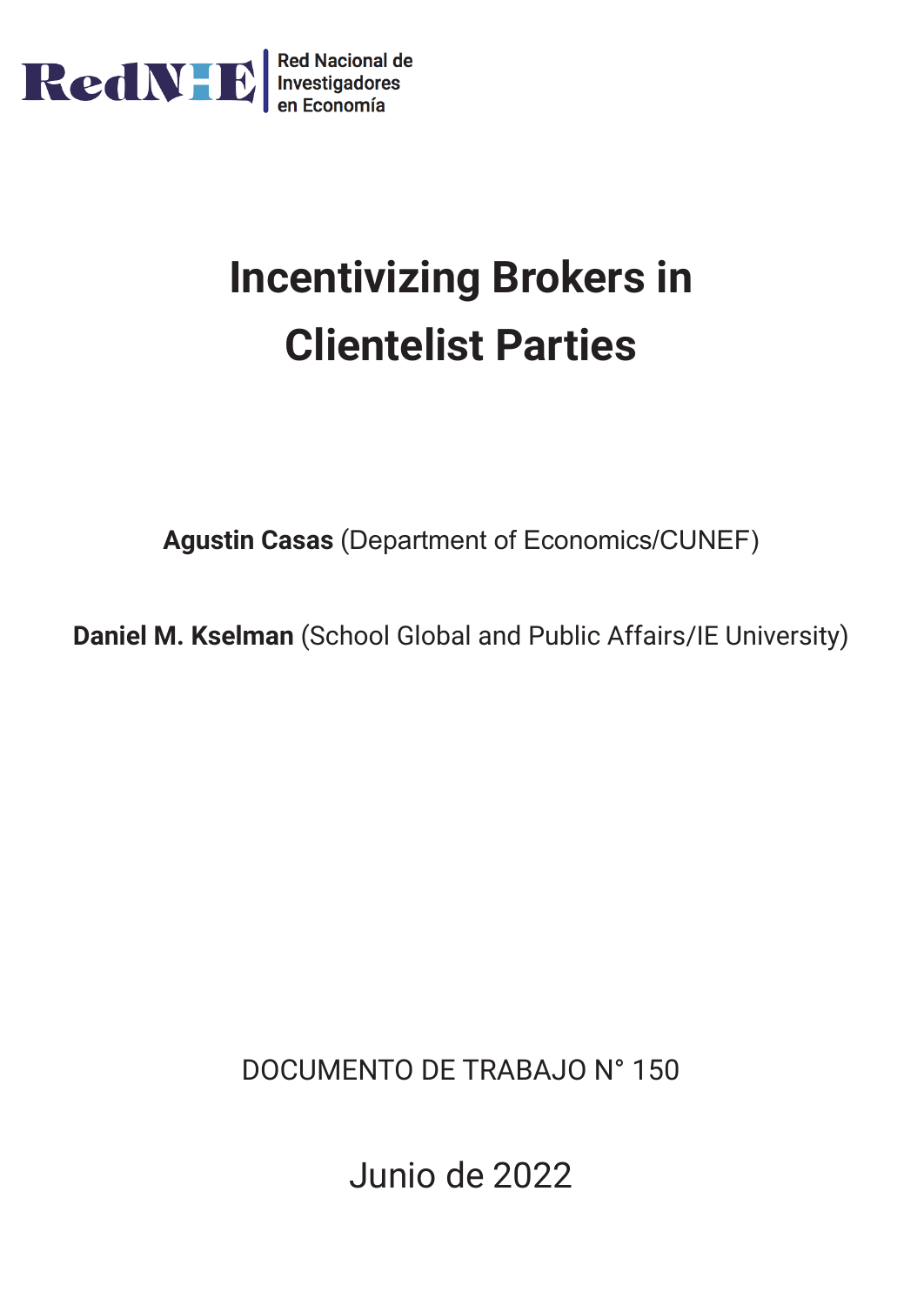Los documentos de trabajo de la RedNIE se difunden con el propósito de generar comentarios y debate, no habiendo estado sujetos a revisión de pares. Las opiniones expresadas en este trabajo son de los autores y no necesariamente representan las opiniones de la RedNIE o su Comisión **Directiva** 

The RedNIE working papers are disseminated for the purpose of generating comments and debate, and have not been subjected to peer review. The opinions expressed in this paper are exclusively those of the authors and do not necessarily represent the opinions of the RedNIE or its Board of Directors.

Citar como:

Casas, Agustin y Daniel M. Kselman (2022). Incentivizing Brokers in Clientelist Parties. *Documento de trabajo RedNIE N°150.*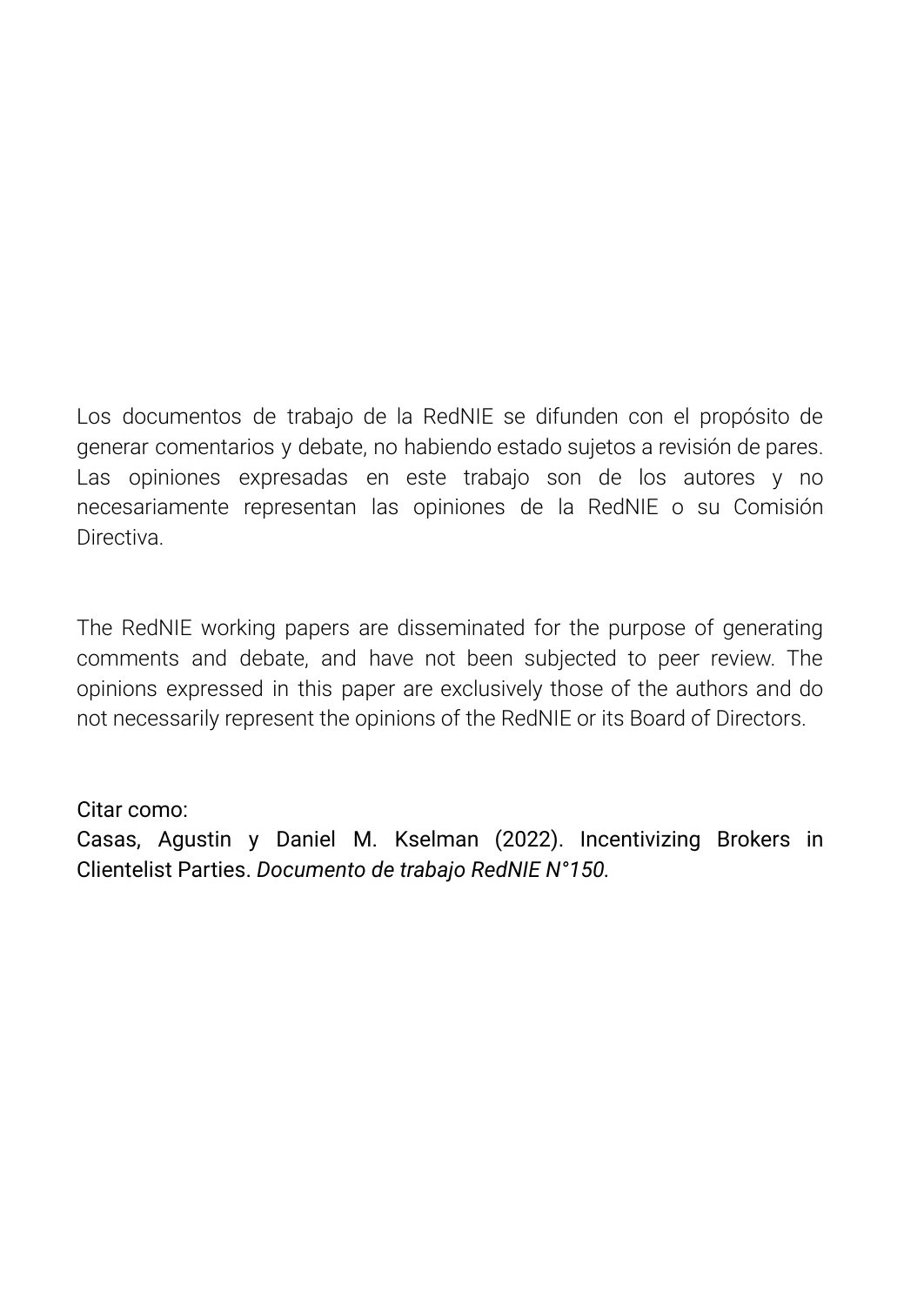### Incentivizing Brokers in Clientelist Parties.<sup>∗</sup>

Agustin Casas Department of Economics CUNEF acasas@cunef.edu

Daniel M. Kselman School Global and Public Affairs IE University dkselman@faculty.ie.edu

May 31, 2022

#### Abstract

Local *brokers* are essential in the implementation of clientelist politics, but their efforts on parties' behalf are not fully observable. A growing literature studies how parties address this agency problem, highlighting two distinct reward schemes: allocating promotions or prizes based on observed vote shares, or doing so based on inferred effort allocations. This paper develops a formal model to examine the conditions under which one or the other of these reward schemes is optimal for minimizing brokers' rent-seeking. Intuitively, the effort-based reward mechanism is optimal when broker effort is inferred with relative precision. Less intuitively, the vote-based mechanism will tend to be optimal when a party's supporters are evenly distributed across regions, and when the prize  $\beta$  adopts intermediate values, which together lead to high levels of inter-broker competition. When brokers must compete with one another over valued prizes, parties can often minimize rentseeking without directly monitoring broker effort.

<sup>∗</sup>Many thanks to Michael Becher, Zuheir Desai, Herbert Kitschelt, Susan Stokes, and Mariela Szwarcberg Daby for feedback on past versions.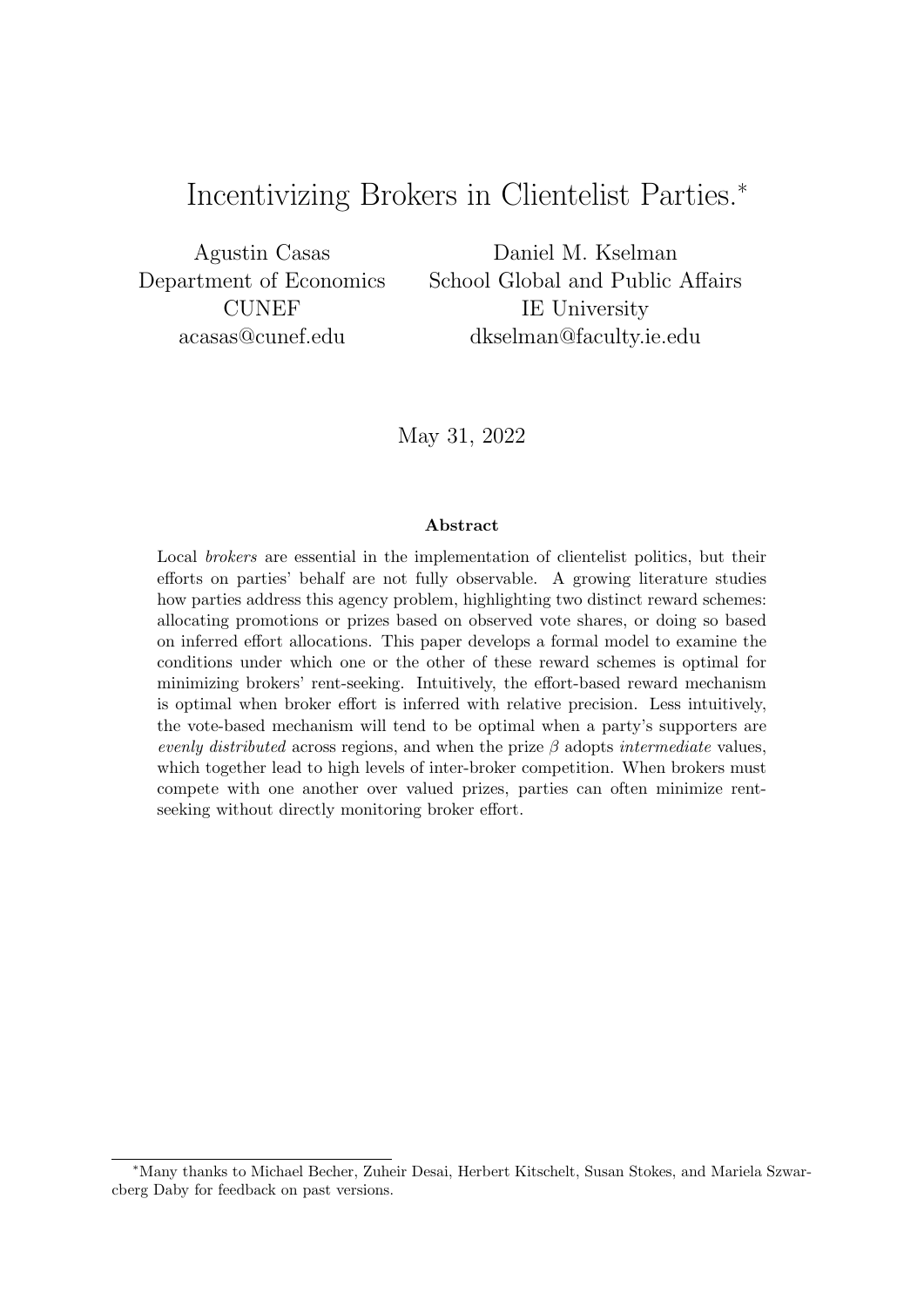### 1 Introduction

Clientelist parties rely on local intermediaries, commonly labeled brokers, to identify 'targetable' subsets of voters (Finan and Schecter 2012), distribute material resources (Stokes 2005), provide constituency service (Auerbach and Thachil 2018), and monitor voter behavior (Stokes et al. 2013). Given their pervasiveness in clientelist politics, the question of how parties incentivize broker performance becomes relevant. The central challenge of incentivizing brokers is that their efforts on behalf of the party are not directly observed (Larreguy et al. 2016; Casas 2018). This informational challenge leads to agency costs as, instead of using the party's resources to mobilize and persuade voters, brokers may shirk and keep some for their own private rents (Keefer and Vlaicu 2008; Stokes et al. 2013; Zarazaga 2014).

An emerging literature studies how parties deal with this agency problem. Some papers argue that parties make inferences about brokers' unobserved actions based on signals, and in turn choose rewards and sanctions based on these inferences.<sup>1</sup> On the other hand, a distinct set of papers argues that parties reward brokers based on absolute vote outcomes, making no attempt at inferring broker effort/performance.<sup>2</sup> To date, no formal theoretic model has addressed the comparative performance of distinct reward schemes. We address this challenge with a model of inter-broker competition where the principal (the party) – who observes vote outcomes but not the brokers' effort – allocates an indivisible prize  $\beta$  to one of two brokers. Two

<sup>&</sup>lt;sup>1</sup>In some cases the emphasis is on monitoring broker 'capacity/performance' (e.g. Larreguy et al. 2017; Bowles et al. 2020; Gingerich 2020), while in others it is on monitoring broker 'effort' (Szwarcberg 2012; 2014). In all of these papers, parties reward brokers based on inferences about unobservables gleaned from more or less noisy signals. These signals do not need to be based on indirect evidence only (turnout, vote shares, rallies attendance). There may be more direct options such as soliciting information from local voters (Auerbach and Tachil 2018).

<sup>2</sup>Parties may use "broker-primaries" to allocate valuable administrative positions based on competitive voting contests. In Ghana, the polling station level position of Branch Executive is sometimes allocated in precinct-level primary elections (Brierly and Nathan 2021). Auerbach (2020) shows that heads of local development committees in Indian slums were often originally chosen in open voting processes. Gottlieb (2017) demonstrates that party posts in the Southern Casamance region of Senegal are generally selected in broad, village-wide voting contests. Toral (2022) demonstrates that bureaucratic posts are sometimes allocated in community-wide elections in Brazil.

A slightly different version of this mechanism resembles what Brierly and Nathan (2021) label 'piecerate compensation' - the direct exchange of votes for payments (pg. 5) in Ghana. A similar 'votesfor-cash' mechanism is also often found in Brazil (Gingerich 2014; Novaes 2018), Colombia (Holland and Palmer Rubin 2015), South Africa (de Kadt and Larreguy 2018), Peru (Muñoz 2014), and India (Auerbach 2020). What unifies these distinct systems is that parties use absolute vote outcomes to make deterministic allocations of rewards, with no explicit attempt to infer or monitor broker effort.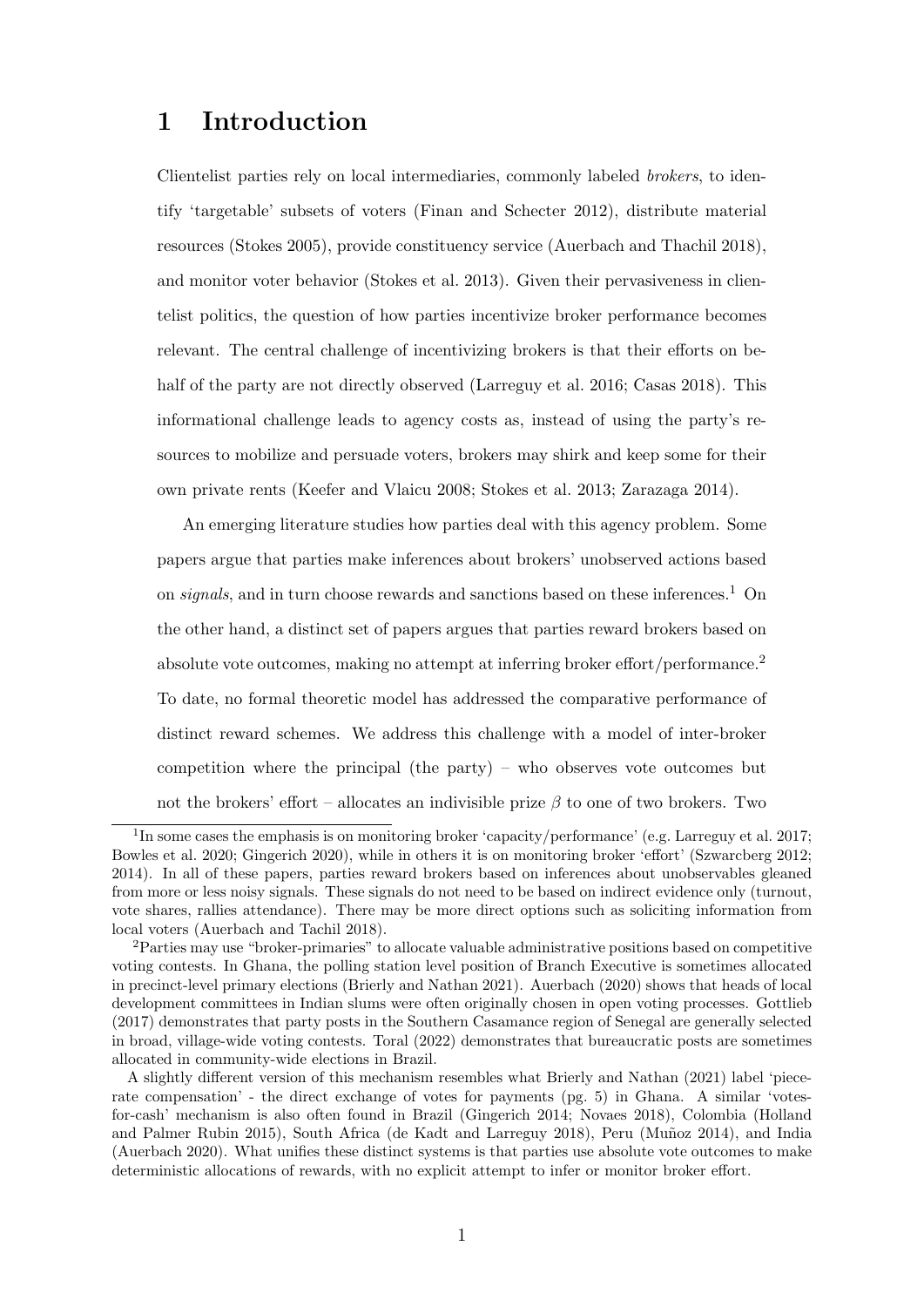institutional designs for incentivizing brokers are considered, corresponding to those reviewed above: rewarding (inferred) effort or rewarding (observed) votes. As an intuitive baseline, the effort-based reward mechanism is optimal as long as broker performance is inferred with relative precision. Less intuitively, the vote-based mechanism will tend to be optimal when a parties' supporters are evenly distributed across regions, and when the prize  $\beta$  adopts *intermediate* values, leading to high levels of inter-broker competition. When this competition is stiff enough, parties can often minimize rent-seeking without having to directly monitor broker behavior. In contrast, when regional inequalities and shabby prizes undermine inter-broker competition, effort-monitoring will be necessary. The paper thus also speaks to the expanding empirical evidence on how inter-broker competition (or the lack thereof) conditions clientelist politics (Auerbach 2016; Gottlieb 2017; Camp 2017; Novaes 2018; Auerbach and Thachil 2020).

### 2 The model

An electoral district has two regions  $i \in \{1,2\}$  with voting population normalized to 1. There is one **broker** from the incumbent party  $P$  in each region, labeled broker i, and there is a non-strategic opposition party  $O$  (i.e. a residual claimant of votes).<sup>3</sup> Each broker working for P must allocate a dollar between *private rents*  $(r_i)$  and *clientelism*  $(c_i)$ , which influences their regional vote  $v_i(c_i)$ .

The party P allocates a prize  $\beta$  to one of the two brokers.<sup>4</sup> Let  $p_i(c_1, c_2)$  be broker *i*'s probability of receiving a prize  $\beta$  from P, given  $c_1$  and  $c_2$ . As demonstrated below, the functional form of  $p_i(c_1, c_2)$  depends on whether the political parties use a vote- or effort-based reward rule to allocate  $\beta$ , i.e., how P incentivizes the brokers. Let  $f(r_i)$  be an increasing and concave function. For all  $i \in \{1, 2\}$ ,

<sup>&</sup>lt;sup>3</sup>Appendix E outlines an extension of the model to with a strategic opposition party and brokers. As discussed in the Conclusion, this extension is interesting, but should not have first order effects on the current paper's results and is beyond our current scope.

<sup>&</sup>lt;sup>4</sup>These modelling choices imply two assumptions: a.) the reward  $\beta$  cannot be divided, and b.) it is allocated regardless of the local electoral outcome. As such, it connects with the literature on contests, as in Corchon and Serena (2018), Denter (2020), and Crutzen et al. (2020). In Appendix E, we discuss extensions of the model which relax these assumptions, and explain why the core results of our paper may carry over into these more complex environments.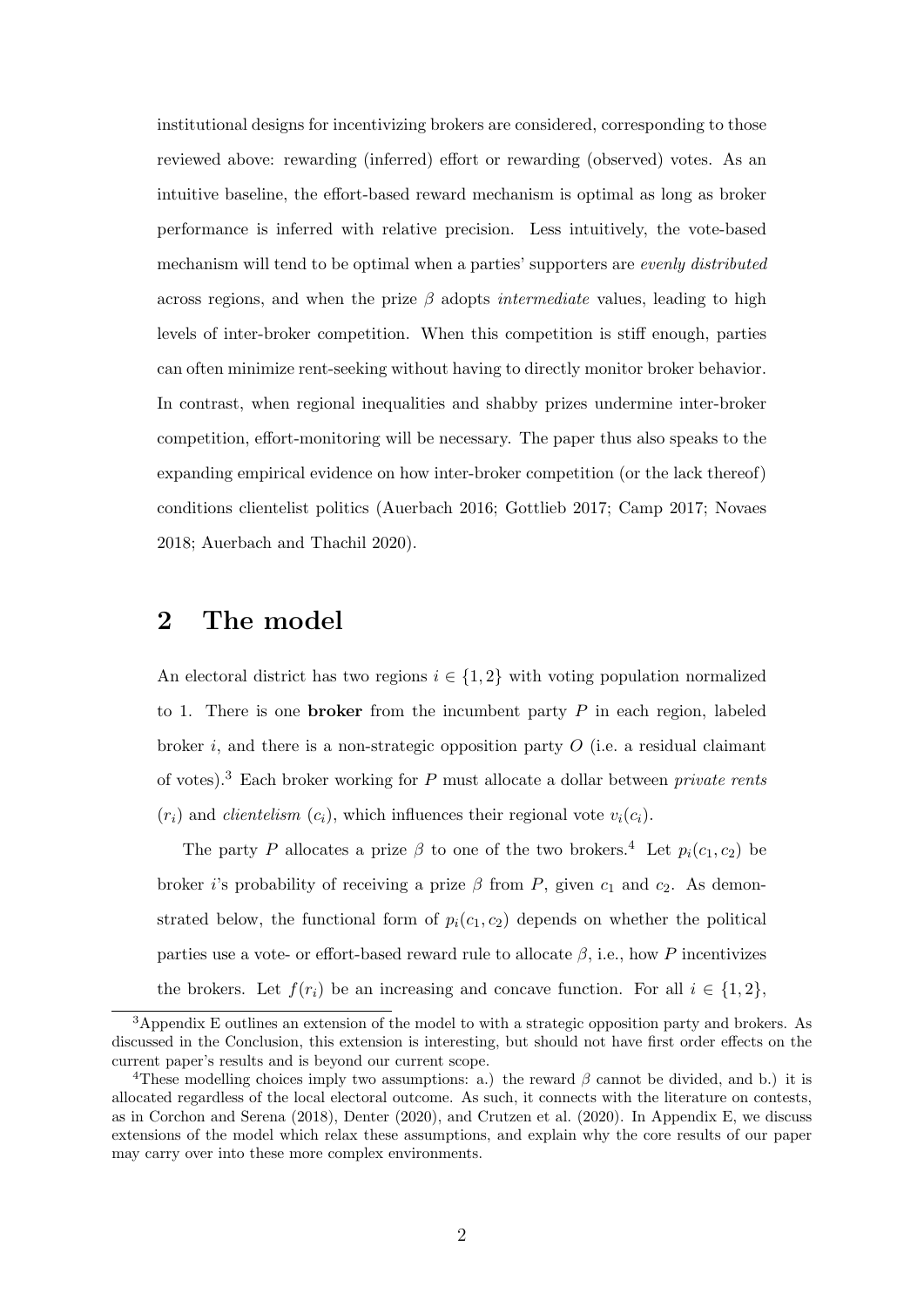broker utility can thus be written as:

$$
u_i(r_i, c_i) = f(r_i) + p_i(c_1, c_2)\beta.
$$
 (1)

Each voter j in region i has a partisan bias for party P denoted  $\sigma_{ii}$ , distributed uniformly over the support  $[\bar{\sigma}_i - 1, \bar{\sigma}_i]$ . Without loss of generality we assume  $\bar{\sigma}_i \in$ [0, 1] and  $\bar{\sigma}_1 > \bar{\sigma}_2 \geq 0$ . For simplicity, the clientelist effort  $c_i$  affects voters' utility linearly, and equally for all  $j$ .<sup>5</sup> We can thus write voter j's utility for P as  $u_{ji} =$  $\sigma_{ji} + c_i$ . We assume full turnout hence voter j in i votes for P instead of O if  $u_{ji} > \mu$ , where  $\mu$  captures a general preference for the opposition party. Without loss of generality let  $\mu < \bar{\sigma}_2$ .<sup>6</sup>

This is a game of incomplete information: brokers have full information, but the party observes neither how brokers spend their budget  $(r_i, c_i)$  nor the regions' preference for the incumbent,  $\bar{\sigma}_i$ .<sup>7</sup>

We begin by solving for equilibrium broker effort under two distinct reward systems. In the **vote-based** system, the broker of the region where  $P$  got the largest share of voters is awarded  $\beta$ , regardless of whether or not they exerted the highest level of effort  $c_i$ . In the **effort-based** system, the party uses vote outcomes as imperfect signals of local brokers' effort  $c_i$ , and allocates  $\beta$  to the broker who is inferred to have exerted the highest effort. The timing is as follows: first, given the reward system, brokers distribute handouts  $c_i$ . Second, the voters vote. Third, one of the two brokers is allocated the prize  $\beta$  according to the reward rule in place. Based on the broker-level results, in Section 3 we assess party P's optimal organizational choice under the assumption that P maximizes votes  $v_1(c_1) + v_2(c_2)$ which – as we show below – are a linear function of clientelism,  $c_1 + c_2$ .

<sup>&</sup>lt;sup>5</sup>We thus assume that brokers are symmetric in their capacity to generate support, which results in a parsimonious approach for a paper on moral hazard. While not included for reasons of space, our initial investigations suggest that, while in the aggregate clientelism may be scaled up or down, the current paper's comparative statics should go through in a model with capacity differences.

<sup>&</sup>lt;sup>6</sup>The assumptions of linearity (density and the effect of  $c_i$  on the utility) imply that effort has a linear effect on votes. This is not at odds with the literature (see for instance Larreguy et al, 2016) but it is important to highlight that allowing for non-linearities may result in different results.

<sup>&</sup>lt;sup>7</sup>We thus assume that: a.) information cannot be credibly conveyed upward to the party; and b.)  $\bar{\sigma}_1$  $(\bar{\sigma}_2)$  is observable to broker 2 (broker 1). The model would be similar but more complicated if brokers had better (but imperfect) information about neighboring regions than the national party.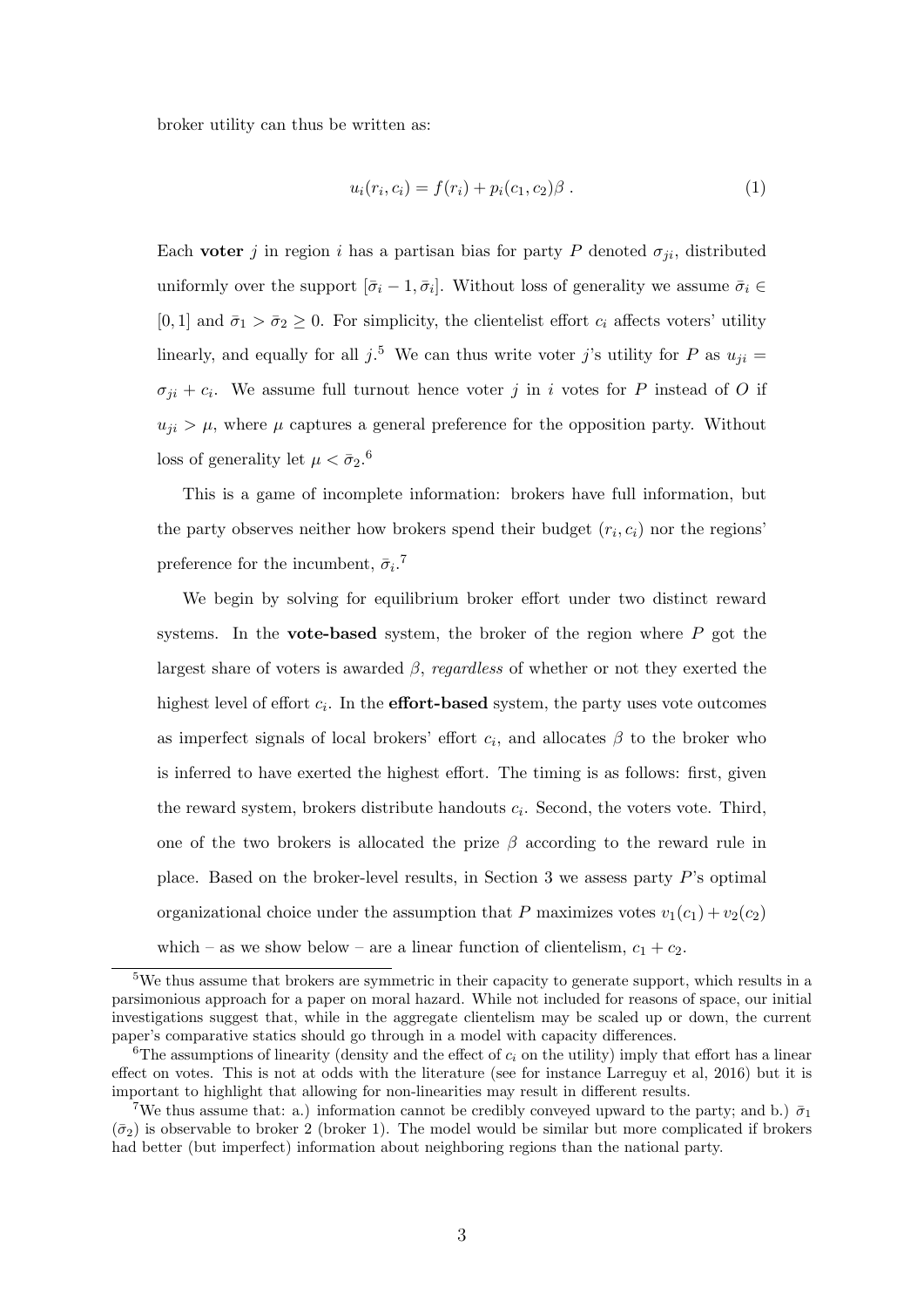#### 2.1 Equilibrium

Given effort allocations  $c_1$  and  $c_2$ , and recalling that  $\sigma_{ji}$  is uniformly distributed, regional vote shares in the stage 2 election  $v_i(c_i)$  can be written as:<sup>8</sup>

$$
v_i(c_i) = \begin{cases} \overline{\sigma}_i + c_i - \mu & \text{if } \mu < \overline{\sigma}_i + c_i < 1 + \mu \\ 1 & \text{if } \overline{\sigma}_i + c_i \ge 1 + \mu \end{cases}
$$
 (2)

The value  $\overline{\sigma}_i + c_i - \mu$  is the percentage of voters whose utility for P surpasses  $\mu$ . We denote with  $\ell_i = \overline{\sigma}_i - \mu$  the percentage of *loyalists* in district *i*: that is, all voters in i who would vote for P even when  $c_i = 0$ . Since  $\bar{\sigma}_1 > \bar{\sigma}_2$ , region 1 has more loyalists than region 2; and since brokers only benefit from  $c_i$  insofar as it produces votes, any  $c_i > (1 - \ell_i)$  is weakly-dominated, and  $1 - \ell_i$  is the *de facto* max effort.

#### Vote-Based Reward Rule

Under this reward scheme,  $\beta$  goes to the broker who mobilizes the highest regional *vote share* in the stage 2 election. In turn, i's probability of receiving  $\beta$  is:

$$
p_i(c_1, c_2) = \begin{cases} 1 & \text{if } v_i(c_i) > v_{-i}(c_{-i}) \\ \frac{1}{2} & \text{if } v_i(c_i) = v_{-i}(c_{-i}) \\ 0 & \text{if } v_i(c_i) < v_{-i}(c_{-i}) \end{cases}
$$
 (3)

The probability  $p_i(c_1, c_2)$  will be weakly increasing in  $c_i$  and weakly decreasing in c<sub>−i</sub>. Note that broker 1 may win  $\beta$  even if c<sub>1</sub> < c<sub>2</sub>, due to the fact that she has more regional loyalists than broker 2.

Define  $c_1^*$  and  $c_2^*$  as *Pure Strategy Nash equilibria* (PSNE) effort choices and  $c_V^* = c_1^* + c_2^*$  as the *Total Effort*, where *V* stands for vote-based. Proposition 1 solves the vote-based model for the case in which agent utility for rents is captured by a quadratic cost function<sup>9</sup>  $f(r_i) = 1 - c_i^2$ .

**Proposition 1** If  $\bar{\sigma}_1 > \bar{\sigma}_2$  and  $f(r_i) = 1 - c_i^2$  then:

<sup>&</sup>lt;sup>8</sup>Define  $\sigma_{s,i} = \mu - c_i$  as the partisan bias of the *swing voter* in *i*, who is perfectly indifferent between P and O. Since  $\sigma_{ji}$  is distributed uniformly with a support set of width 1, we can write the % of voters in i who vote for P (i.e. for whom  $\sigma_{i,j} + c_i \ge \mu$ ) as  $\bar{\sigma}_i - (\mu - c_i) = \bar{\sigma}_i + c_i - \mu$ . **QED** 

<sup>&</sup>lt;sup>9</sup>In Appendix A we solve the vote-based rewards model for any increasing concave function.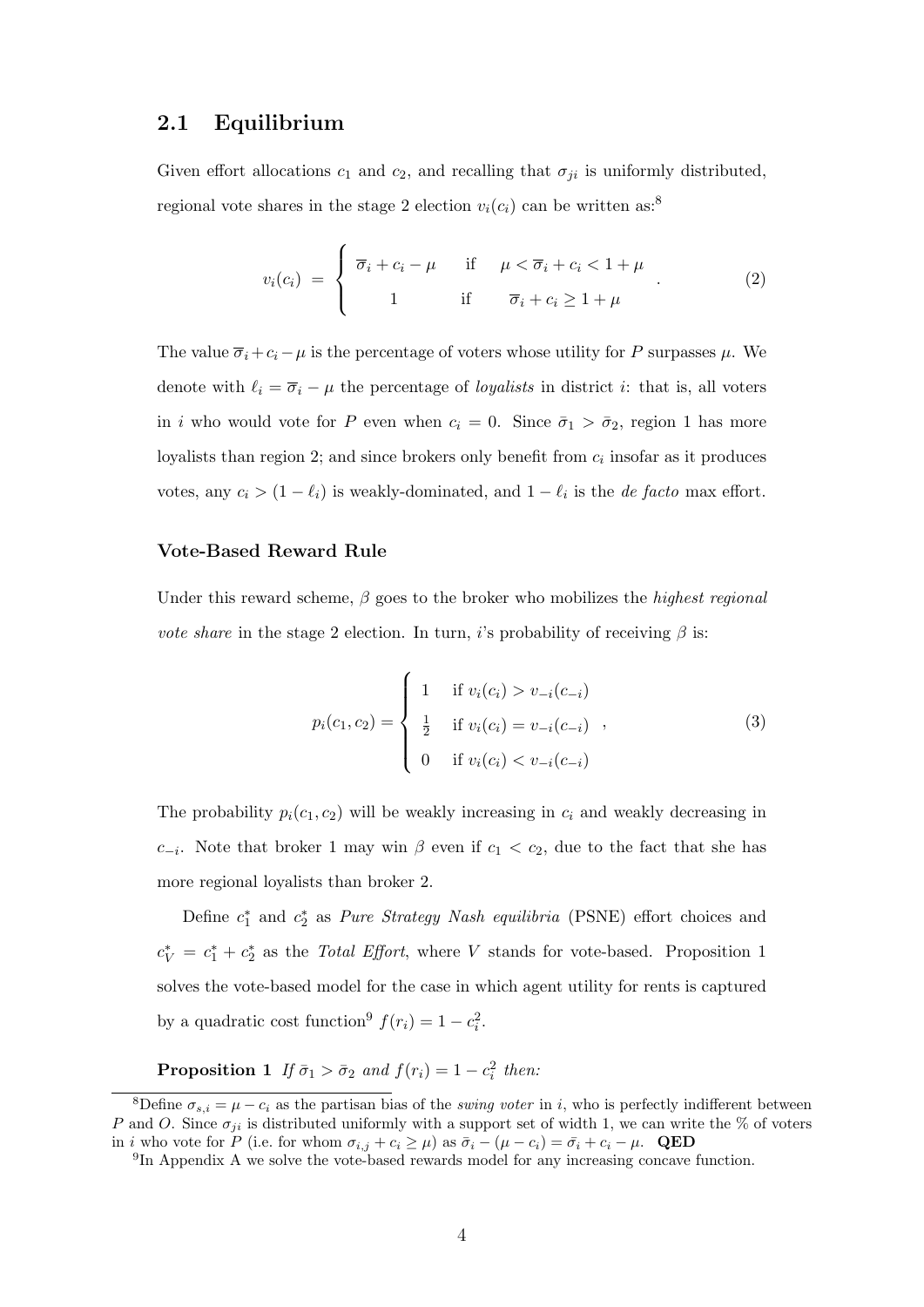- 1. If  $\beta \leq (\ell_1 \ell_2)^2 \equiv \beta_V^L$  then  $c_1^* = c_2^* = 0$  is the game's unique PSNE.
- 2. If  $\beta \geq 2(1 \ell_2)^2 \equiv \beta^H_V$  then  $c_i^* = 1 \ell_i$  is the game's unique PSNE.
- 3. If  $\beta_V^L < \beta < \beta_V^H$  then there exists a unique Mixed-Strategy Nash Equilibrium (MSNE), fully characterized in Appendix B.

The thresholds  $(\beta_V^L, \beta_V^H)$  define when the corner solution with with fully shirking brokers  $c_1^* = c_2^* = 0$  or the corner solution with brokers exerting maximum effort  $c_i^* = 1 - \ell_i$  are the game's PSNE. Not surprisingly, the equilibrium outcome tends towards shirking when brokers place low value on the prize  $\beta \leq \beta_V^L$ , and towards max-effort high valuations of the prize,  $\beta \geq \beta_V^H$ . Hence, the higher the thresholds  $\beta_V^L$  and  $\beta_V^H$ , the lower equilibrium effort. The following Corollary shows the responsiveness of the thresholds to the distribution of loyalists:

Corollary 1 Political Geography: (i)  $\beta_V^L$  is increasing in  $\ell_1$  and decreasing in  $\ell_2$ , and (ii)  $\beta^H_V$  is increasing in  $\ell_2$ .

From (i) in Corollary 1, the vote-based system tends to generate high levels of effort when the regions are fairly homogeneous. This is due to the fact that, in districts where  $\ell_1 - \ell_2$  is small, the brokers' contest will be competitive: firstly, because the 'disadvantaged' broker from region 2 has greater incentive to deviate from a shirking outcome; and secondly because both brokers have less the incentive to deviate from the maximum effort outcome  $c_i = (1-\ell_i)$ . On the other hand, when  $\ell_1$  is significantly higher  $\ell_2$ , there is a shirking equilibrium in which brokers make no effort  $(c_i^* = 0)$  but broker 1 wins  $\beta$  nonetheless. This identifies an important risk associated with the vote-based rule: that the local imbalance between 'strong' and 'weak' brokers eliminates competitive incentives to work for the party.

At intermediate values of  $\beta$ , i.e., in  $[\beta_V^L, \beta_V^H]$ , broker 2 is sufficiently motivated to deviate from the shirking strategy and choose the amount just necessary to overtake broker 1's vote share  $(\ell_1 - \ell_2 + \epsilon)$ . As a result, only MSNE exist, which we fully characterize in Appendix B. Using these MSNE (warranted by Dasgupta and Maskin, 1986) we can calculate the *expected clientelist effort* as  $E(c_V^*) = E(c_1^*) +$  $E(c_2^*)$ . In line with the results in pure strategies, with some minimal heterogeneity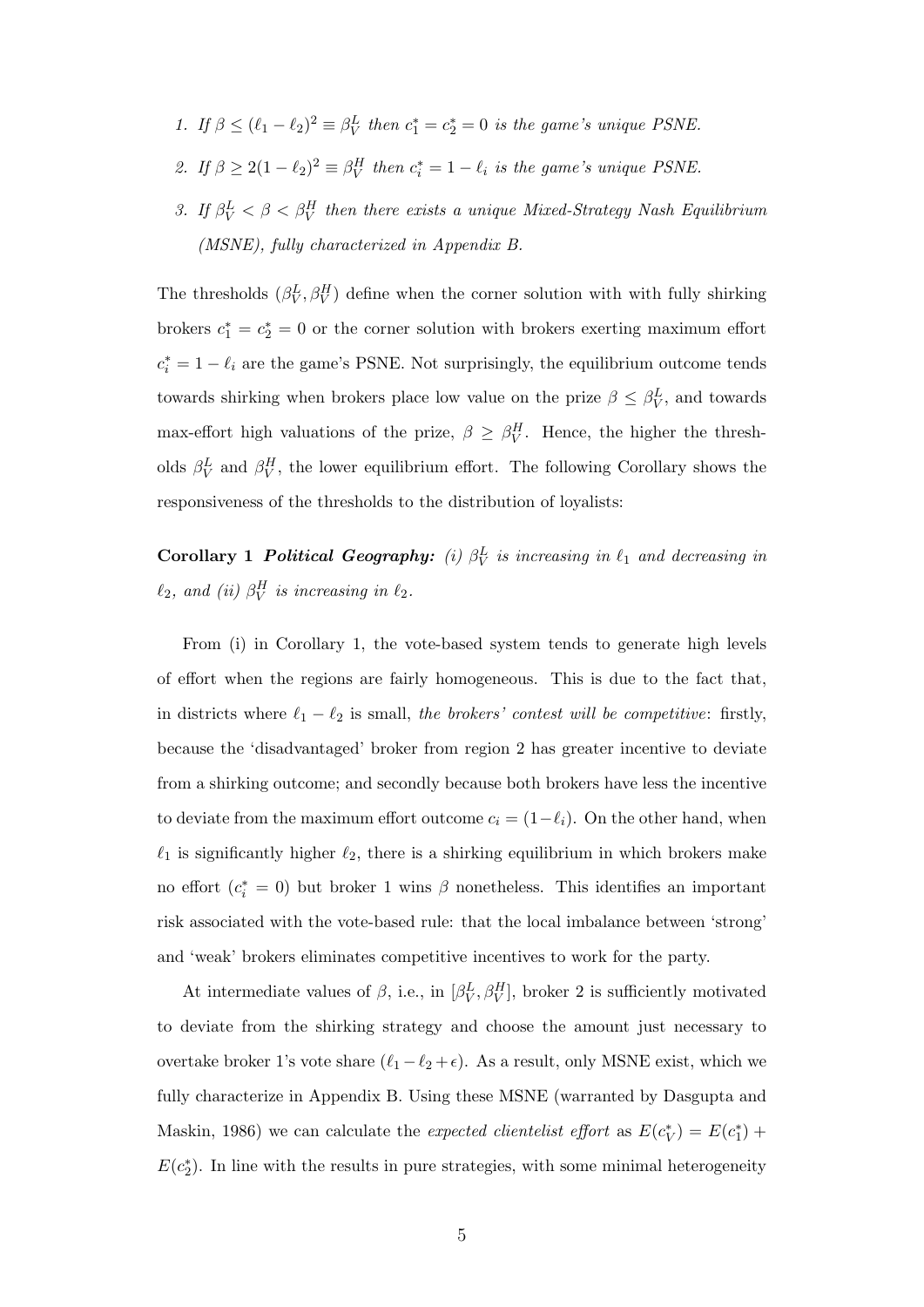between regions, effort increases with  $\beta$ ,  $\ell_2$  and  $-\ell_1$ .<sup>10</sup> Full equilibrium for the vote-based system are thus summarized in the following example and figure.

Example 1:  $_{V}^{*}(\beta)$  as the function mapping values of  $\beta$  into total equilibrium effort. The following figures present the equilibrium under votebased reward schemes by plotting  $c_V^*(\beta)$ . Figure 1a serves as a baseline in which  $\ell_1 = .7$  and  $\ell_2 = .2$ . Figures 1b and 1c then study how  $c_V^*(\beta)$  changes with increases in  $\ell_2$  and  $\ell_1$  respectively. Per the MSNE characterized in Appendix B, there is a discontinuity at the value  $\hat{\beta} = \beta_V^H - \beta_V^L$ .

#### (See Figure 1 on next page)

By Proposition 1, the Full-Shirking and Max-Effort outcomes emerge when  $\beta < \beta_V^L$  and  $\beta > \beta_V^H$  respectively. With the higher  $\ell_2$  in Figure 1b, the range of  $\beta$  over which  $c_1^* = c_2^* = 0$  shrinks (Corollary 1), the range of  $\beta$  over which  $c_i^* = 1 - \ell_i$  widens (Corollary 1), and the MSNE generate higher expected effort than in Figure 1a.<sup>a</sup> With the higher value of  $\ell_1$  in Figure 1c, the range of  $\beta$  over which  $c_1^* = c_2^* = 0$  widens (Corollary 1) and the MSNE generate lower expected effort than in Figure 1a.

<sup>a</sup>For example, if  $\beta = .5$  then  $E(c_i^*) = .24$  in 1a and  $E(c_i^*) = .276$  in 1b.

#### Effort-Based Reward Rule

In contrast to the vote-based system, political parties may rather assign  $\beta$  to the broker who exerted the highest effort level. In doing so they may eliminate the risk of rewarding a shirking broker from an advantageous region. The challenge is that the national party does not directly observe effort allocations  $(c_1, c_2)$ . Suppose that, for the party, region 1's advantage  $(\bar{\sigma}_1-\bar{\sigma}_2)$  is a random variable  $\tilde{\sigma}$  distributed uniformly over the support  $[\delta - e, \delta + e]$ , where  $\delta$  capture the national party's expectation about region 1's advantage over region 2, and  $e$  captures the uncertainty about its magnitude, with  $e < \delta < 1$ . While  $\{c_1, c_2\}$  and  $(\bar{\sigma}_1, \bar{\sigma}_2)$  are brokers' private information, the distribution of  $\tilde{\sigma}$  is common knowledge to all actors.

 $10$ This comparative static is summarized in Appendix B.1 as a corollary.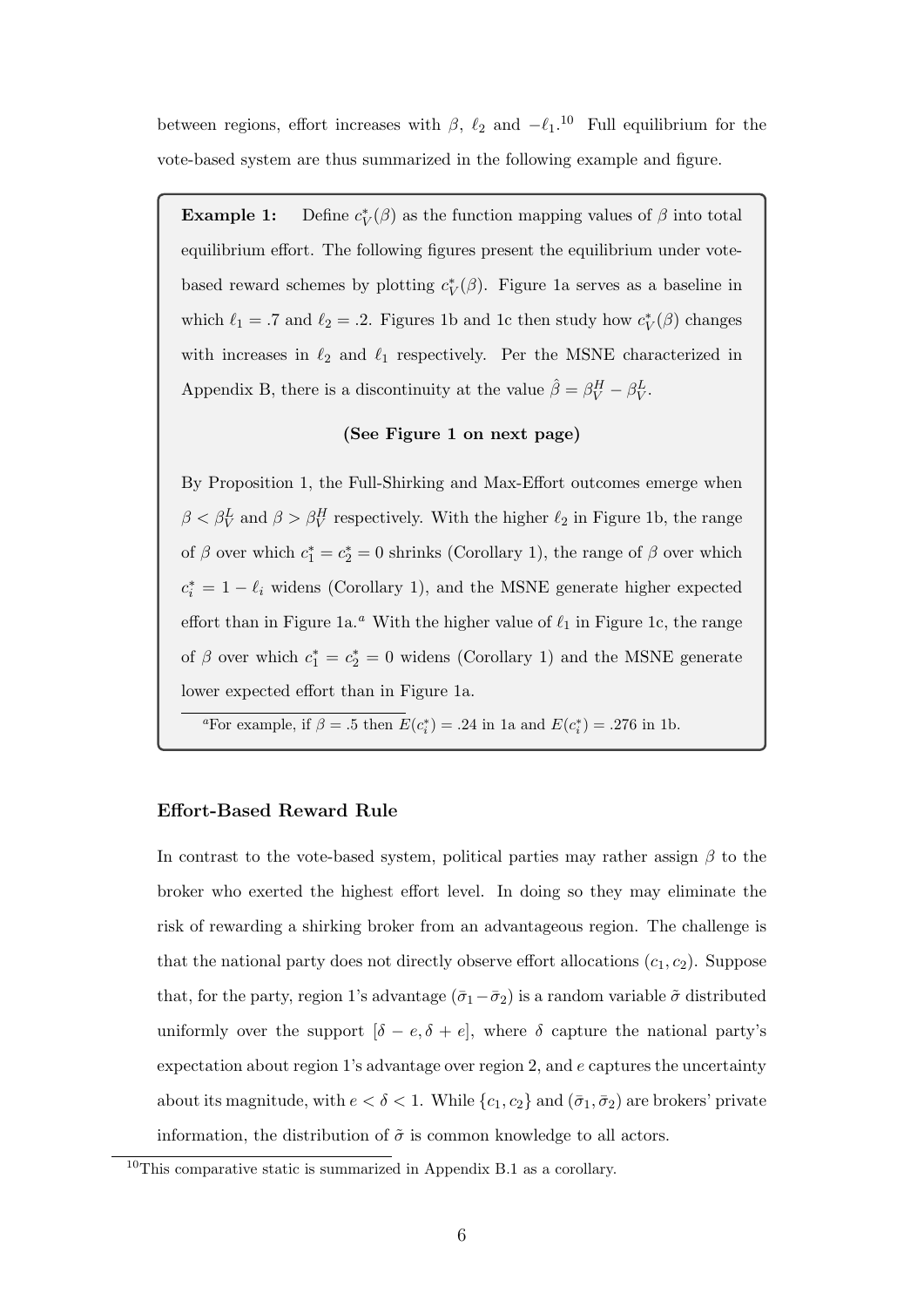

7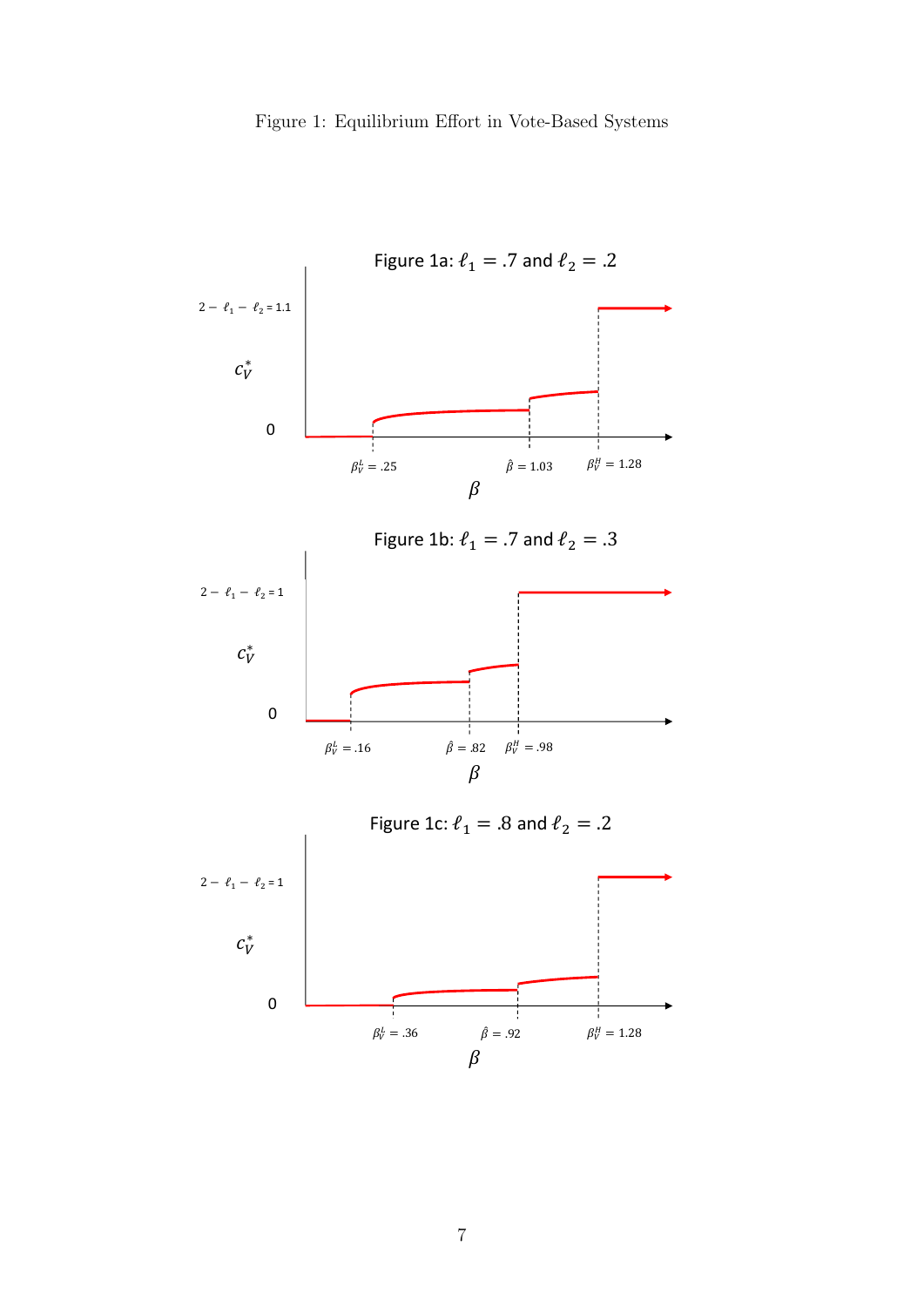With this noise structure in mind, party leaders can use observed vote outcomes extract a signal about brokers' relative effort levels. Intuitively, when the votes in region 1 exceed the votes of region 2 by more (less) than expected difference  $\delta$ , the party will be more likely to allocate  $\beta$  to broker 1 (broker 2). Specifically, define the probability that broker 1 exerts more effort than broker 2 as  $Pr(c_1 > c_2)$ . Note, from (2) we can rewrite brokers' effort allocation as  $c_i = v_i(\cdot) - \bar{\sigma}_i + \mu$ . Thus,  $Pr(c_1 > c_2)$  can be calculated as follows:

$$
Pr(c_1 > c_2) = Pr_1(\tilde{\sigma} < v_1(\cdot) - v_2(\cdot)) = \frac{c_1 - c_2 + \bar{\sigma}_1 - \bar{\sigma}_2 - (\delta - e)}{2e}.
$$
 (4)

We assume that  $P$  directly translates their beliefs into reward probabilities, assigning  $\beta$  to broker *i* with probability Pr( $c_i > c_{-i}$ ), which is why we call this institution – for simplicity – the 'effort-based' reward rule. In turn, brokers interiorize this allocation mechanism in their effort decisions: given  $\{c_1, c_2\}$ , *i*'s probability of receiving  $\beta$  will be  $p_i(c_1, c_2) = Pr(c_i > c_{-i})$  as derived in (4), which increases in  $c_i$ and decreases in  $c_{-i}$ . Local brokers will then maximize their utility substituting (4) into (1). Proposition 2 characterizes equilibria when  $f(r_i) = 1 - c_i^2$ :

**Proposition 2** Let  $f(r_i) = 1 - c_i^2$ , then:<sup>11</sup>

- if  $\beta < 4e(1 \ell_1) \equiv \beta_E^L$  then  $c_i^* = \frac{\beta}{4e}$  $\frac{\beta}{4e}$  is the unique PSNE.
- if  $\beta > 4e(1 \ell_2) \equiv \beta_E^H$  then  $c_i^* = 1 \ell_i$  is the unique PSNE.
- if  $\beta \in [\beta_E^L, \beta_E^H]$  then  $c_1^* = 1 \ell_1$  and  $c_2^* = \frac{\beta}{4\epsilon}$  $\frac{\beta}{4e}$  is the unique PSNE.

As before, Proposition 2 defines two key thresholds  $\beta_E^L$  and  $\beta_E^H$ , where E denotes 'effort-based' rewards. Note first that there is no corner equilibria with shirking: even at low levels of  $\beta < \beta_E^L$ , the effort-based system induces brokers to choose the interior solution  $c_i^* = \frac{\beta}{4e}$  $\frac{\beta}{4e}$ . Indeed, this capacity to mitigate shirking even with 'cheap' prizes comprises a central advantage of the effort-based systems (Section 3). Similar to the vote-based system, total equilibrium effort  $c_E^* = c_1^* + c_2^*$  is (weakly) increasing in  $\beta$ : at low levels of  $\beta$  both brokers choose the interior solution; as  $\beta$ surpasses  $\beta_E^L$  agent 1 shifts to max-effort; and agent 2 switches to max-effort as  $\beta$ surpasses  $\beta_E^H$ . Consider another Corollary (proof in Appendix C).

<sup>&</sup>lt;sup>11</sup>The proof for any increasing concave function  $f(r_i)$  is in Appendix C.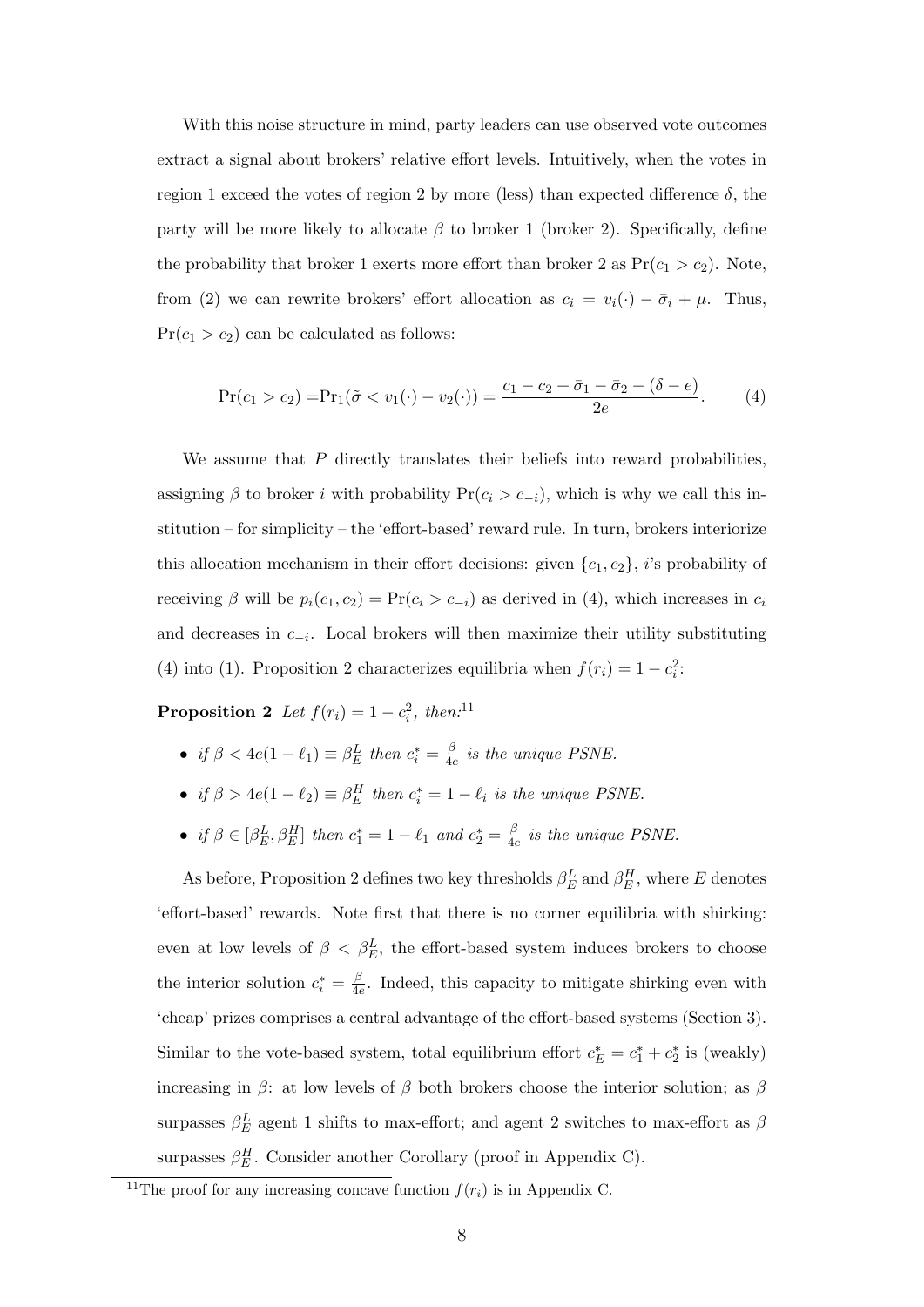Corollary 2 Uncertainty and Partisanship: Aggregate clientelist effort  $c_E^*$  is weakly decreasing in e,  $\ell_1$  and  $\ell_2$ , ceteris paribus.

If national leaders are uncertain about local partisanship (greater  $e$ ), this weakens the link between effort  $c_i$  and  $p_i(\cdot)$ , which in turn disincentivizes effort. Similarly with regional supporters: increases in  $\ell_i$ , holding e and  $\ell_{-i}$  constant, lead to (weakly) lower equilibrium effort levels over the entire range of  $\beta$ .

Example 2: Unlike the vote-based system, where the total effort function  $c_V(\beta)^*$  was characterized by 'jumps', the function  $c_E(\beta)^*$  is continuous.<sup>a</sup>

#### (Figure 2 on next page)

As demonstrated in figure 2a, holding constant  $\ell_1 = .7$  and  $\ell_2 = .2$ , increasing uncertainty from  $e = .5$  to  $e' = .75$  drags total effort lower by increasing the thresholds at which brokers 1 and then 2 transition to Max-Effort. In Figure 2b, changes in  $\ell_1$  do not affect  $c_E(\beta)^*$  at low levels of  $\beta$ ; but at higher levels of  $\beta$ , increasing  $\ell_1$  drags down the Max-Effort level by reducing the overall 'slack' of available voters in region 1, thus limiting vote-seeking incentives. A similar pattern emerges in Figure 2c w/r/t the parameter  $\ell_2$ .

<sup>a</sup>When  $\beta = \beta_V^L$ , the values  $c_E^* = \frac{\beta}{2e}$  and  $c_E^* = (1 - \ell_1) + \frac{\beta}{4e}$  are equal; and when  $\beta = \beta_V^H$  the values  $c_E^*$  and  $2 - \ell_1 - \ell_2$  are equal.

### 3 Institutional Comparative Statics

Having solved for equilibrium effort under different reward systems, we can now solve for the (vote-maximizing) party  $P$ 's optimal choice between the two systems. We say that a system *weakly dominates* the other if, for a given set of values on  $\{\ell_1, \ell_2, e\}$ , it generates (weakly) higher levels of total equilibrium effort for all values of  $\beta$ <sup>12</sup>. The following Theorem presents *sufficient* conditions for weak dominance of effort-based reward systems (proof in Appendix D).

<sup>&</sup>lt;sup>12</sup>If  $\beta \to \infty$  both Brokers will choose  $c_i^* = 1 - \ell_i^*$  irrespective of organizational structure. As such, one structure will only ever be 'weakly' superior to one another.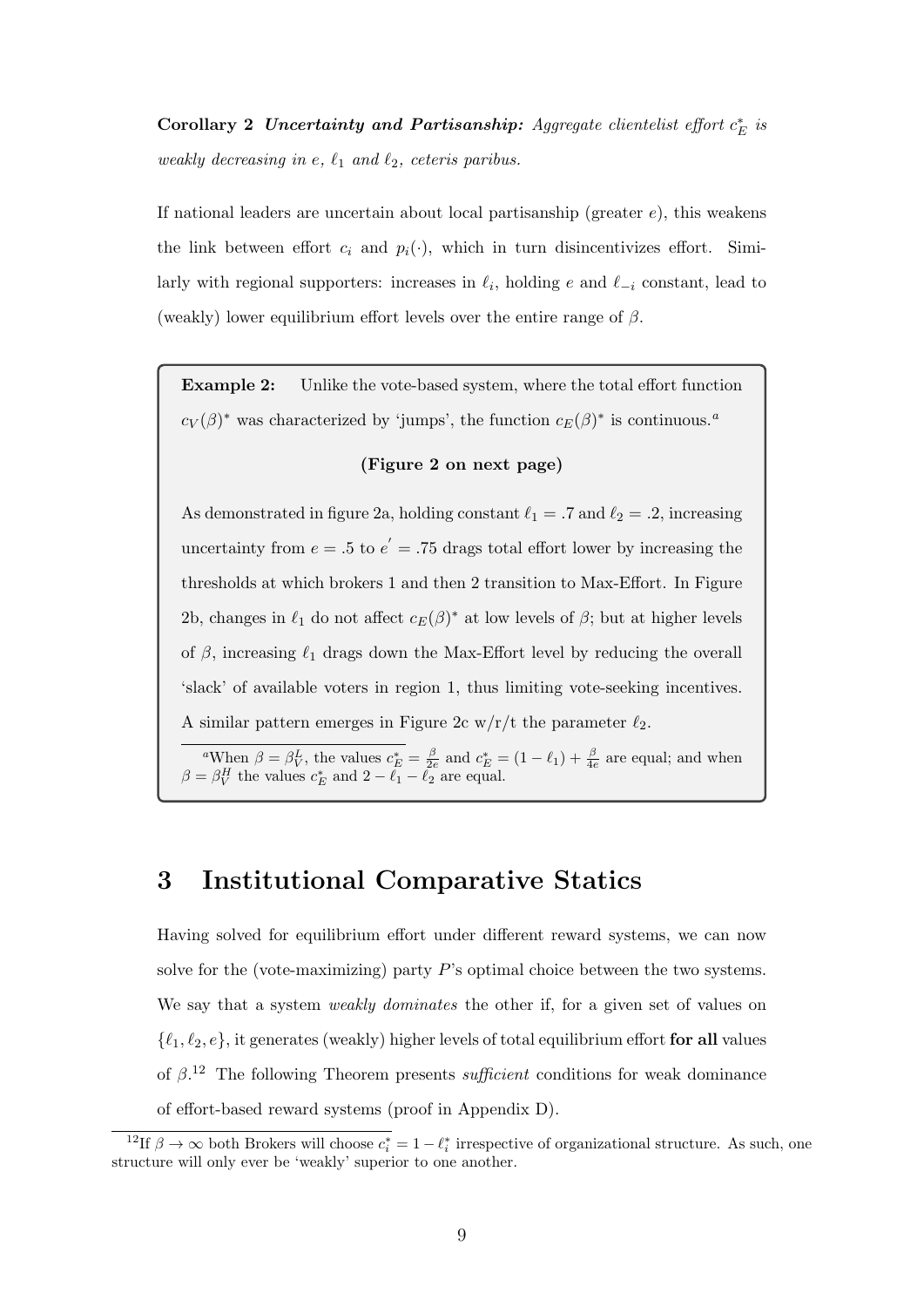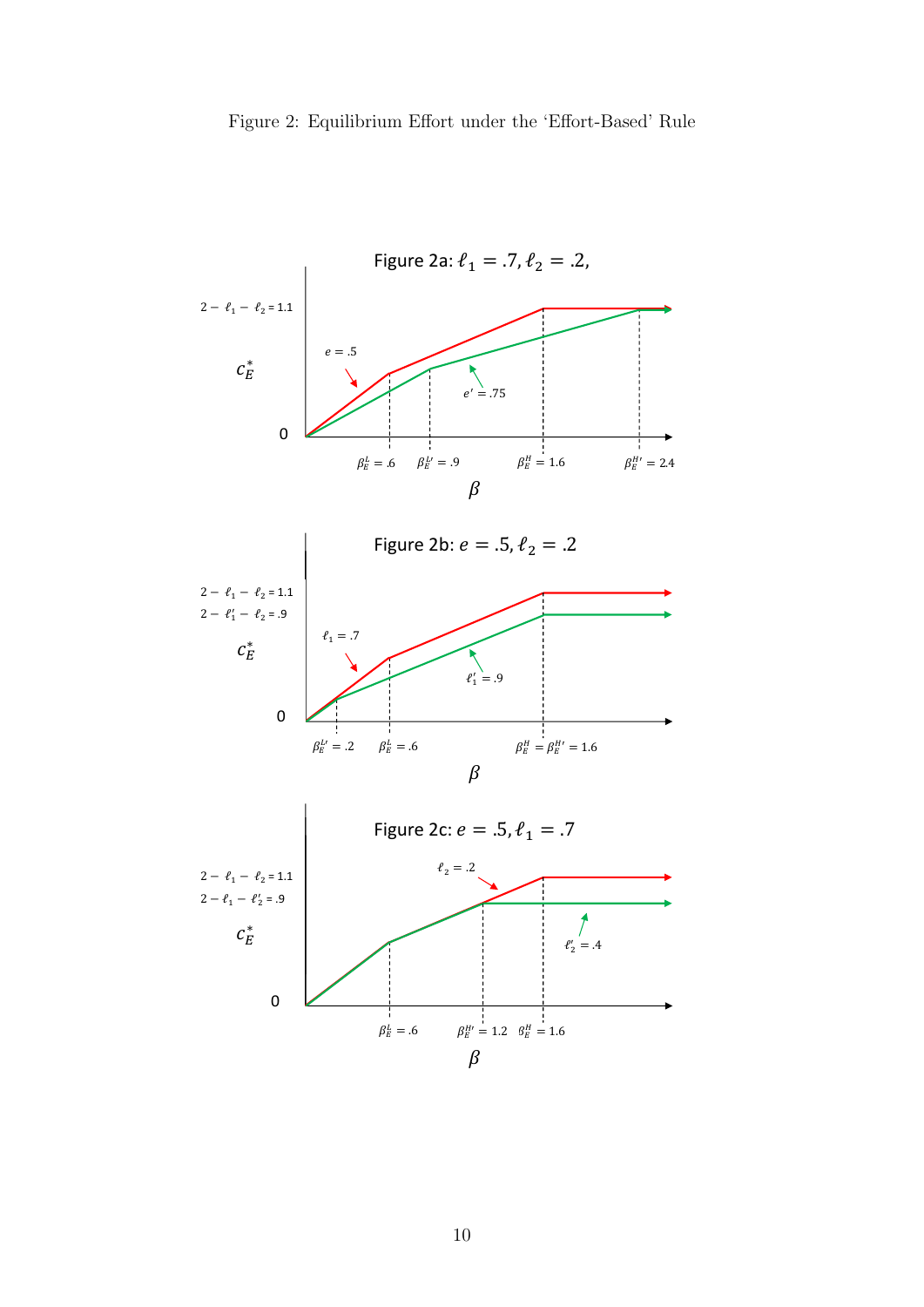

Figure 3: Uncertainty and the Distribution of Party Loyalists. The red line represents the expected clientelist effort under vote-based rules, while the green line is for effort-based system. Without loss of generality  $\ell_1 + \ell_2 = 0.9$ .

**Theorem 1** Let  $\overline{\sigma}_1 > \overline{\sigma}_2$  and  $f(r_i) = 1 - c_i^2$ . If  $e < min[\frac{1-\ell_2}{2}, \frac{(\ell_1-\ell_2)^2}{4(1-\ell_1)}]$  $\frac{(t_1-t_2)^2}{4(1-\ell_1)}$ ] then  $\beta_E^j < \beta_V^j$ , for  $j \in \{H, L\}$ , and so  $c_E^*(\beta) \ge c_V^*(\beta) \,\forall \beta$ .

If the condition on  $e$  in Theorem 1 is met, this indicates that the max-effort corner equilibrium is reached at a lower level of  $\beta$  under the effort-based rule; and that under the effort-based system, the brokers move to their intermediate range of equilibria "before" the vote-based one. Larger values of e push both  $\beta_E^L$  and  $\beta_E^H$ up, and make weak dominance of the effort-based system less likely. As well, the effort-based system will tend to be Weakly Dominant region 1 has many more loyalists than region 2 (i.e. when  $\ell_1 - \ell_2$  is large), and vice versa when the two regions are fairly homogeneous (i.e.  $\ell_1 - \ell_2$  is small).

What happens when the sufficient conditions in Theorem 1 are not met? Consider, for example, the comparative statics when  $e > \frac{1-\ell_2}{2}$  (i.e. when  $\beta_V^H < \beta_E^H$ ).

**Proposition 3** If  $f(r_i) = 1 - c_i^2$  and  $e > \frac{1-\ell_2}{2}$  then: (i) if  $\beta < \min\{\beta_V^L, \beta_E^L\}$  then  $C_E^* > C_V^*$ ; (ii) if  $\beta \in [\min\{\beta_V^L, \beta_E^L\}, \beta_V^H]$  then  $C_V^* > C_E^*$  iff e ( $\ell_1$ ) is sufficiently large (small); (iii) if  $\beta \in [\beta_V^H, \beta_E^H]$  then  $C_V^* > C_E^*$ ; (iv) if  $\beta \geq \beta_E^H$  then  $C_E^* = C_V^*$ .

Condition (i) in Proposition 3 tells us that, in all cases, if  $\beta$  is small enough the effort-based rule is optimal. Indeed, for precisely this reason the vote-based system never meets the weak dominance criterion: when brokers care little about the prize, it is always best to use an effort-based rule. Conditions (ii) and (iii) tell us that, as  $\beta$  adopts intermediate values, the vote-based system becomes optimal; and that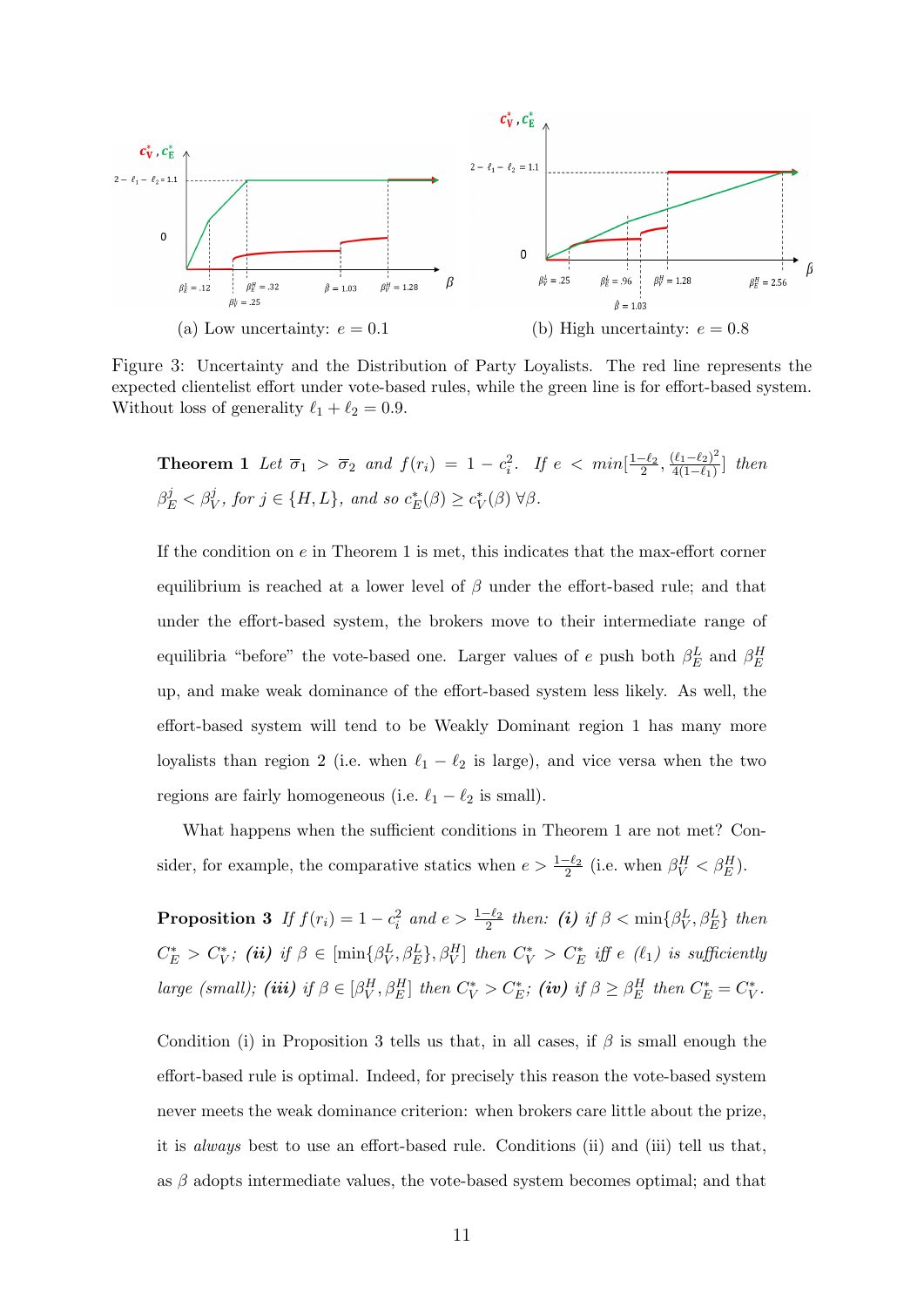this range of optimality increases when information is poor (high  $e$ ) and broker primaries are competitive (low  $\ell_1$ ). By condition (iv), at sufficiently high levels of  $\beta$  the systems become indistinguishable (both generate max effort).

Figure 3 presents the implications of Theorem 1 and Proposition 3 graphically. In both panels of the figure, we set  $\ell_1 = .7$  and  $\ell_2 = .2$ . Moving from panel a) to b) uncertainty increases from  $e = .1$  to  $e = .8$ . In Figure 3a,  $\beta_E^H < \beta_V^H$  and  $\beta_E^L < \beta_V^L$ , and the effort-based system is Weakly Dominant. In Figure 3b, both  $\beta_E^L > \beta_V^L$ and  $\beta_E^H > \beta_V^H$ , and the conditions in Proposition 3 apply: while the effort-based system is still optimal at very low values of  $\beta$ , at intermediate values  $\beta_V^H < \beta < \beta_E^H$ the vote-based system is often optimal; and the same is true for a small range of values between  $\beta_V^L$  and  $\beta_E^L$ . In sum, when e is small enough, rewarding effort is weakly dominant. However, as e increases, the optimal organizational structure will increasingly depend on the level of  $\beta$  and the distance between  $\ell_1$  and  $\ell_2$ . While the effort-based system will always be optimal for low values of  $\beta$ , when there is stiff competition between brokers, i.e. when  $\ell_1$  and  $\ell_2$  are not far apart and  $\beta$  takes on intermediate values, the vote-based system becomes optimal.

### 4 Implications, Extensions and Applications

In this section we discuss extensions and applications of the model that still can be fit within its testable implications. The most immediate theoretical extension will be to include a strategic opposition party and brokers. As formally addressed in Appendix E, even with inter-party competition, only the effort-based system should ever satisfy weak dominance; and the vote-based system still tends to be optimal when e is large,  $\ell_1 - \ell_2$  is small, and  $\beta$  is intermediate. Furthermore, just as competitiveness between brokers from the same party favors the vote-based system, competitiveness between brokers from *competing* parties should favor the vote-based system. Put simply:

Testable Implication 1 High competition between local agents, whether from the same party and/or from competing parties, should reduce the need to monitor their effort, and increase the incentive to use 'broker primaries'.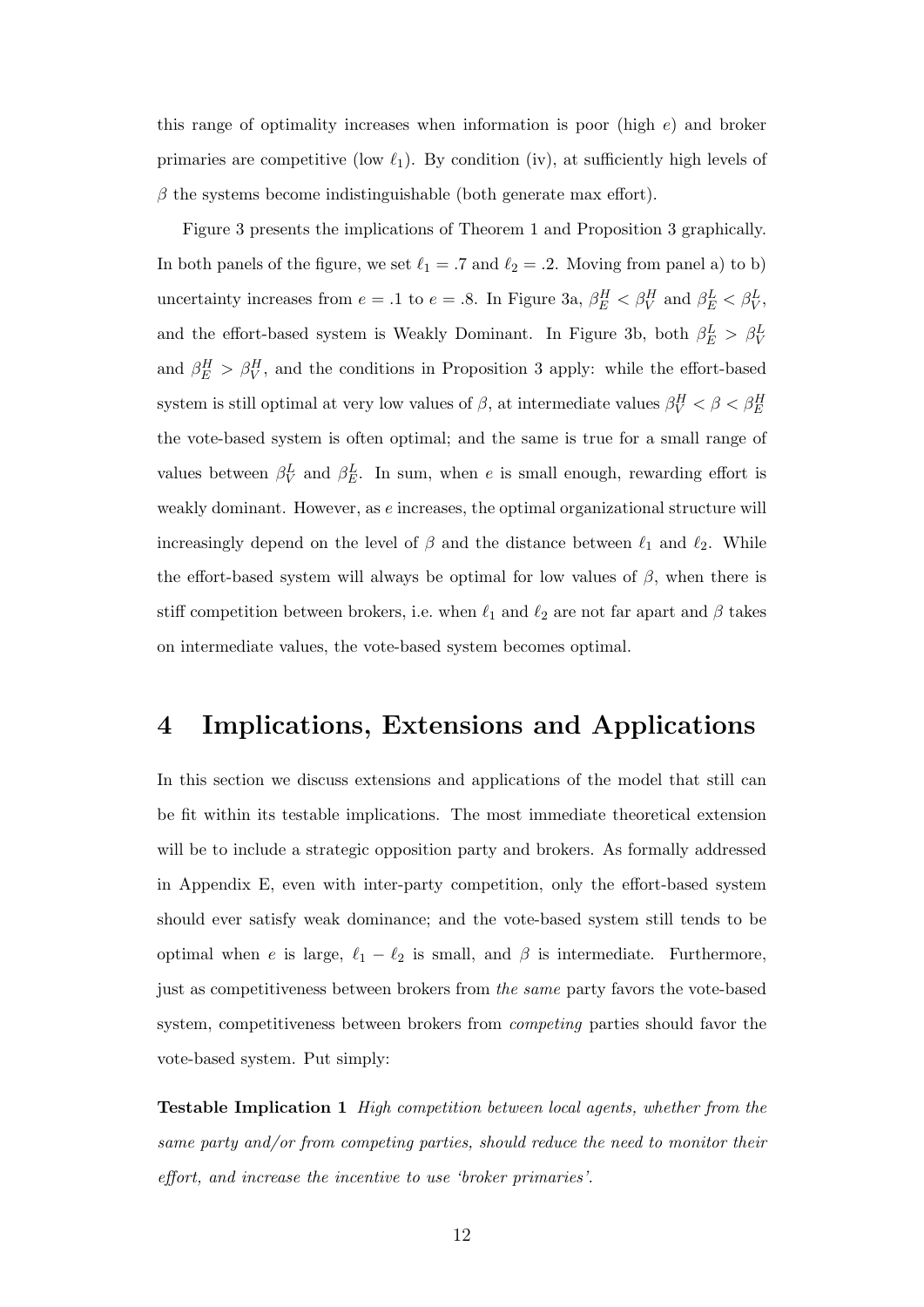One could also consider the model predictions to study the sub-national variance in clientelist practices across districts, regions, and time. For example, a series of papers has used the relative size and/or number of polling stations in a district as a proxy for parties' local 'information', and in turn their ability to monitor broker effort and/or performance (Larreguy 2013; Larreguy et al. 2016; Bowles et al.  $2020$ .<sup>13</sup> This idea is summarized as follows:

Testable Implication 2 We would expect to see reward mechanisms based on effort inferences where there are many polling stations per capita; and 'broker primaries' where a paucity of polling stations makes performance/effort signals noisier.

Given that different reward-schemes are likely to be embodied in specific organizational structures, our findings may contribute to a broader understanding of party organizational choice. For example, recent work on brokers in Ghana has identified the importance of decentralized organizations, where reward decisions are controlled by local branches and primary elections determine party candidates (Ichino and Nathan 2012, 2013; Brierly and Nathan 2021). Using decentralized nomination or promotion rules will often serve as a credible commitment to allocating  $\beta$  to the regional vote winner, even if that vote winner is perceived ex post to have exerted less effort than her competitor. Our theory thus has implications for the relative performance of decentralized as opposed to centralized organizations, which could be assessed at the cross-national level following efforts by Kitschelt and Kselman (2013) or Yildirim and Kitschelt (2020).

Similarly, our framework could partly help understanding the dynamic implications of these rules, i.e, as a commitment to lower clientelism. As stated by Holland and Palmer-Rubin (2015, pg. 1188), "At the macrohistorical level, the path from clientelism to programmatic politics likely depends on the type of brokerage relationship that characterizes a political system." Recent work has demonstrated the important role that brokerage patterns play in moving parties from 'vote-buying' to 'relational' clientelism (Nichter 2019). Ichino and Nathan (2021) argue that the

<sup>&</sup>lt;sup>13</sup>In a similar vein, our model makes predictions about the optimal reward mechanisms for different types of brokers. For example, it is more challenging to consistently monitor 'non-party' brokers than it is to monitor 'organizational' brokers with long-standing ties to specific organizations (Holland and Palmer-Rubin 2015). Thus, in districts and/or political parties where 'non-party' ('organizational') brokers are prominent, we should observe vote-based (effort-based) reward schemes.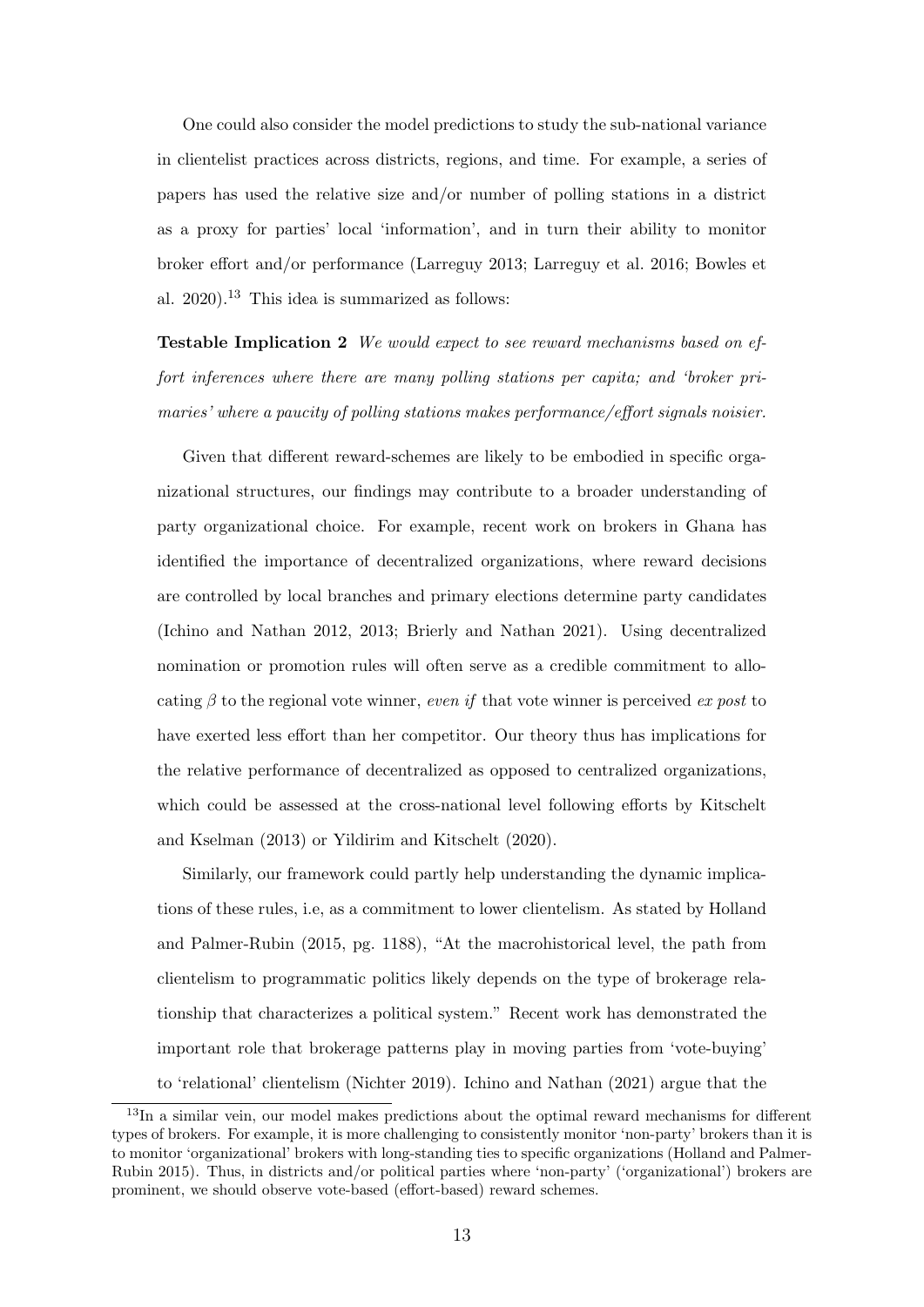use of primary elections to allocate organizational positions in Ghana has actually reduced the value of clientelism itself, facilitating a move towards and more diverse and programmatically oriented electorate. In explaining why parties choose particular organization rules and reward structures, we thus seek to better understand a process which itself effects a country's broader political development and modernization.

### 5 Conclusion

This paper addresses one of the main challenges of political parties: that of incentivizing local agents. We identify conditions under which vote- as opposed to effort-based reward allocation mechanisms serve to minimize broker rent-seeking. When parties have reasonably accurate information, they can minimize rent-seeking by allocating prizes to brokers based on their effort allocations. In contrast, when a.) this information is highly 'noisy', and b.) competition between brokers is stiff enough, parties can minimize rent-seeking using 'broker primaries' which do not require direct effort-monitoring. In identifying the situations in which party resources are directly consumed by brokers rather than transferred to voters in the form of clientelist effort, the paper helps identify the conditions under which clientelism can be seen as a more or less nefarious political practice.

### Works Cited

- Auerbach, Adam Michael. 2020. Demanding Development: The Politics of Public Goods Provision in India's Urban Slums. New York: Cambridge University Press

-Brierley, Sarah, and Noah L. Nathan. 2021 "Motivating the Machine: Which Brokers Do Parties Pay?. Journal of Politics, Forthcoming.

-Casas, Agustin. 2018. "Distributive Politics with Vote and Turnout Buying." American Political Science Review, Vol. 112(4): 1111-1119.

<sup>-</sup>Auerbach, Adam Michael, and Tariq Thachil. "How clients select brokers: Competition and choice in India's slums." The American Political Science Review 112, no. 4 (2018): 775-791.

<sup>-</sup>Bowles, J., Larreguy, H., Liu, S. (2020). How weakly institutionalized parties monitor brokers in developing democracies: Evidence from postconflict Liberia. American Journal of Political Science, 64(4), 952-967.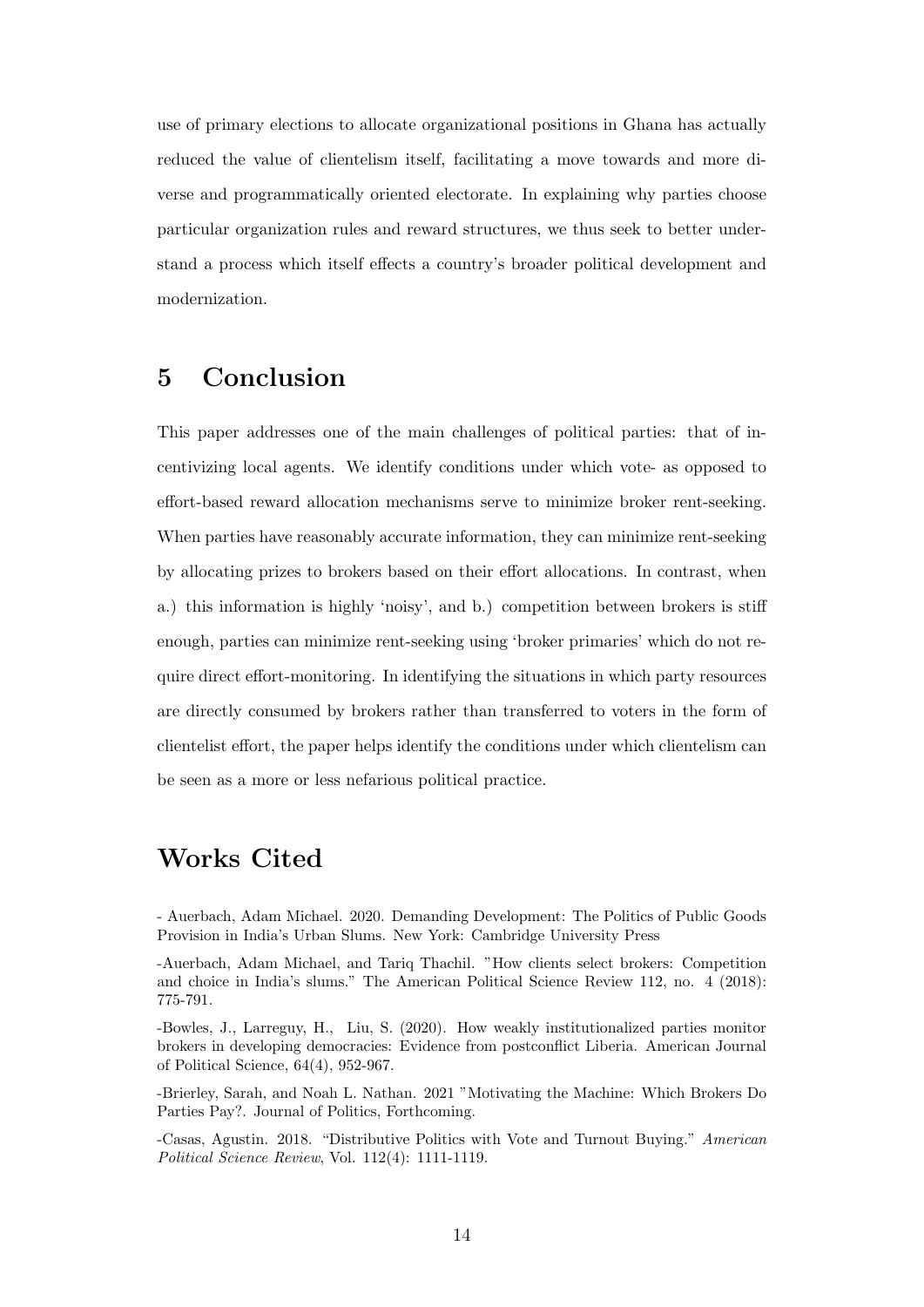-Camp, Edwin. 2017. "Cultivating Effective Brokers: A Party Leader's Dilemma." British Journal of Political Science, Vol. 47(3), 521–543.

-Corchón, Luis C., and Marco Serena. "Contest theory." In Handbook of Game Theory and Industrial Organization, Volume II. Edward Elgar Publishing, 2018.

-Crutzen, Benoît SY, Sabine Flamand, and Nicolas Sahuguet. "A model of a team contest, with an application to incentives under list proportional representation." Journal of Public Economics 182 (2020): 104109.

-Dasgupta, Partha and Maskin, Eric. "The existence of equilibrium in discontinuous economic games, I: Theory". Review of Economic Studies, volume 53, 1, p1-p26, 1986.

-Denter, Philipp. "Campaign contests." European Economic Review 127 (2020): 103459.

- De Kadt, D., Larreguy, H. A. (2018). Agents of the regime? Traditional leaders and electoral politics in South Africa. The Journal of Politics, 80(2), 382-399.

-Finan, Federico and Laura Schechter. 2012. "Vote Buying and Reciprocity." Econometrica, Vol. 80(2): 863-81.

-Gingerich, Daniel W. "Buying Power: Electoral Strategy before the Secret Vote." American Political Science Review 114, no. 4 (2020): 1086-1102.

- Gottlieb J. Explaining Variation in Broker Strategies: A Lab-in-the-Field Experiment in Senegal. Comparative Political Studies. 2017;50(11):1556-1592.

-Holland, Alisha C. and Brian Palmer-Rubin. 2015. "Beyond the Machine: Clientelist Brokers and Interest Organizations in Latin America." Comparative Political Studies, Vol. 48(9), 1186–1223.

-Ichino, Nahomi and Noah L. Nathan. 2013. "Do Primaries Improve Electoral Performance? Clientelism and Intra-Party Conflict in Ghana." American Journal of Political Science, Vol. 57(2): 428–441.

-Keefer, Philip and Razvan Vlaicu. 2008. "Credibility, Clientelism and Democracy." Journal of Law, Economics, and Organization, 24(2).

-Kitschelt, Herbert, and Daniel Kselman. 2013. "Economic Development, Democratic Experience, and Political Parties' Linkage Strategies." Comnparative Political Studies, Vol. 46(11): 1453-84.

-Larreguy, Horacio, John Marshall, Pablo Querubin. 2016. "Parties, Brokers, and Voter Mobilization: How Turnout Buying Depends on Parties' Ability to Monitor Brokers." American Political Science Review: Vol. 110(1), 160-79. -Larreguy, H., Montiel Olea,

C.E. and Querubin, P. (2017), Political Brokers: Partisans or Agents? Evidence from the Mexican Teachers' Union. American Journal of Political Science, 61: 877-891.

-Muñoz, P. (2014). An Informational Theory of Campaign Clientelism: The Case of Peru. Comparative Politics, 47(1), 79–98.

-Nichter, Simeon. (2019). Votes for Survival: Relational Clientelism in Latin America. Cambridge University Press.

-Novaes, Lucas M. "Disloyal brokers and weak parties." American Journal of Political Science 62, no. 1 (2018): 84-98.

-Ravanilla, N., Haim, D., Hicken, A. (2021). Brokers, social networks, reciprocity, and clientelism. American Journal of Political Science.

-Stokes, Susan C. 2005. "Perverse Accountability: A Formal Model of Machine Politics with Evidence from Argentina." American Political Science Review, Vol. 99(3): 315-25.

-Stokes, Susan C., Thad Dunning, Marcelo Nazareno and Valeria Brusco. 2013. Brokers, Voters, and Clientelism: The Puzzle of Distributive Politics. Cambridge: Cambridge University Press.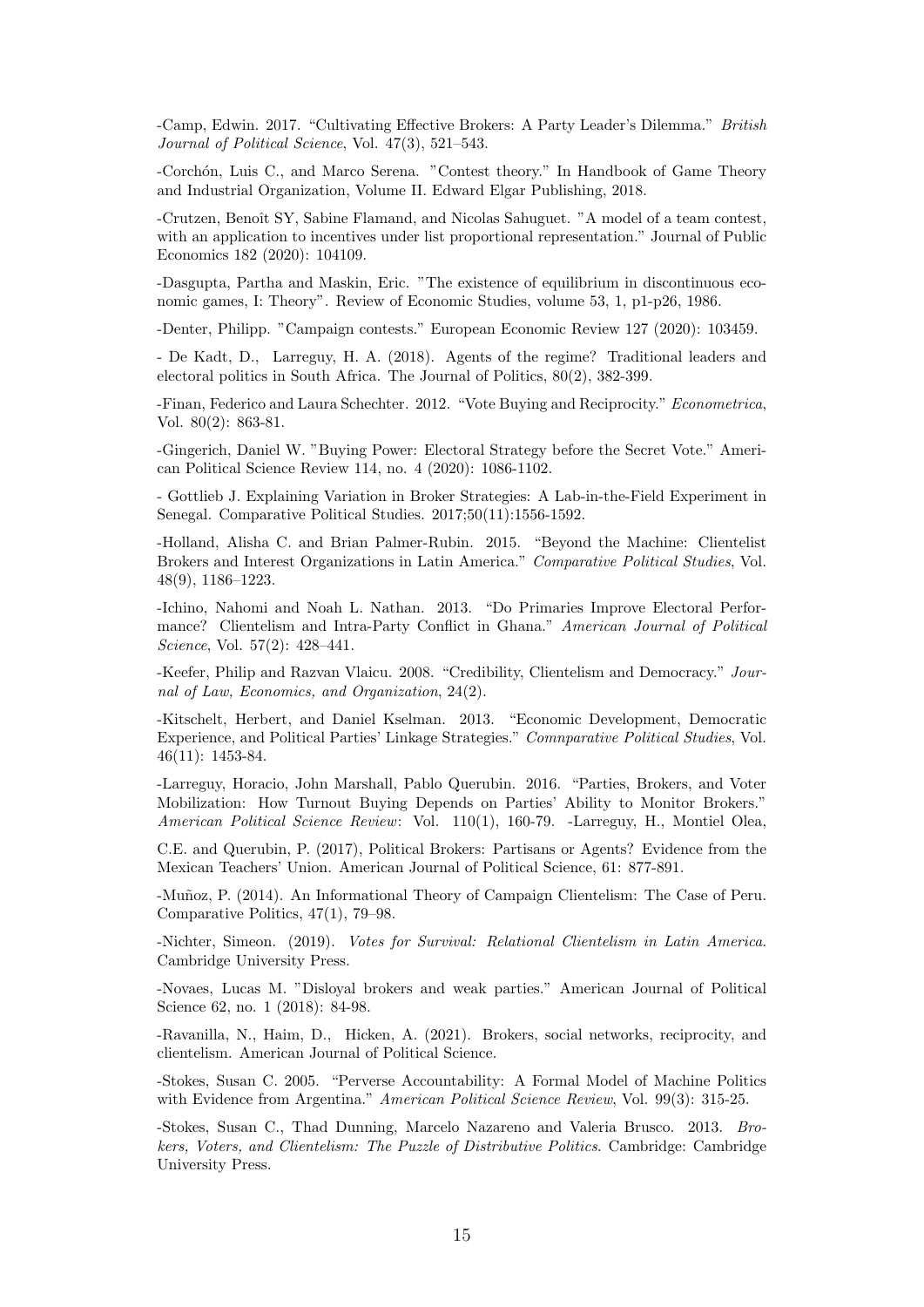-Szwarcberg, Mariela. 2014. "Political Parties and Rallies in Latin America." Party Politics, Vol. (20:3): 456-66.

-Toral, Guillermo. "How patronage delivers: Political appointments, bureaucratic accountability, and service delivery in Brazil." Forthcoming at the American Journal of Political Science.

-Yıldırım, K., Kitschelt, H. (2020). Analytical perspectives on varieties of clientelism. Democratization, 27(1), 20-43.

-Zarazaga, Rodrigo. 2014. "Brokers beyond clientelism: a new perspective on brokerage through the Argentine case." Latin American Politics and Society, Vol. 56(3): 23–45.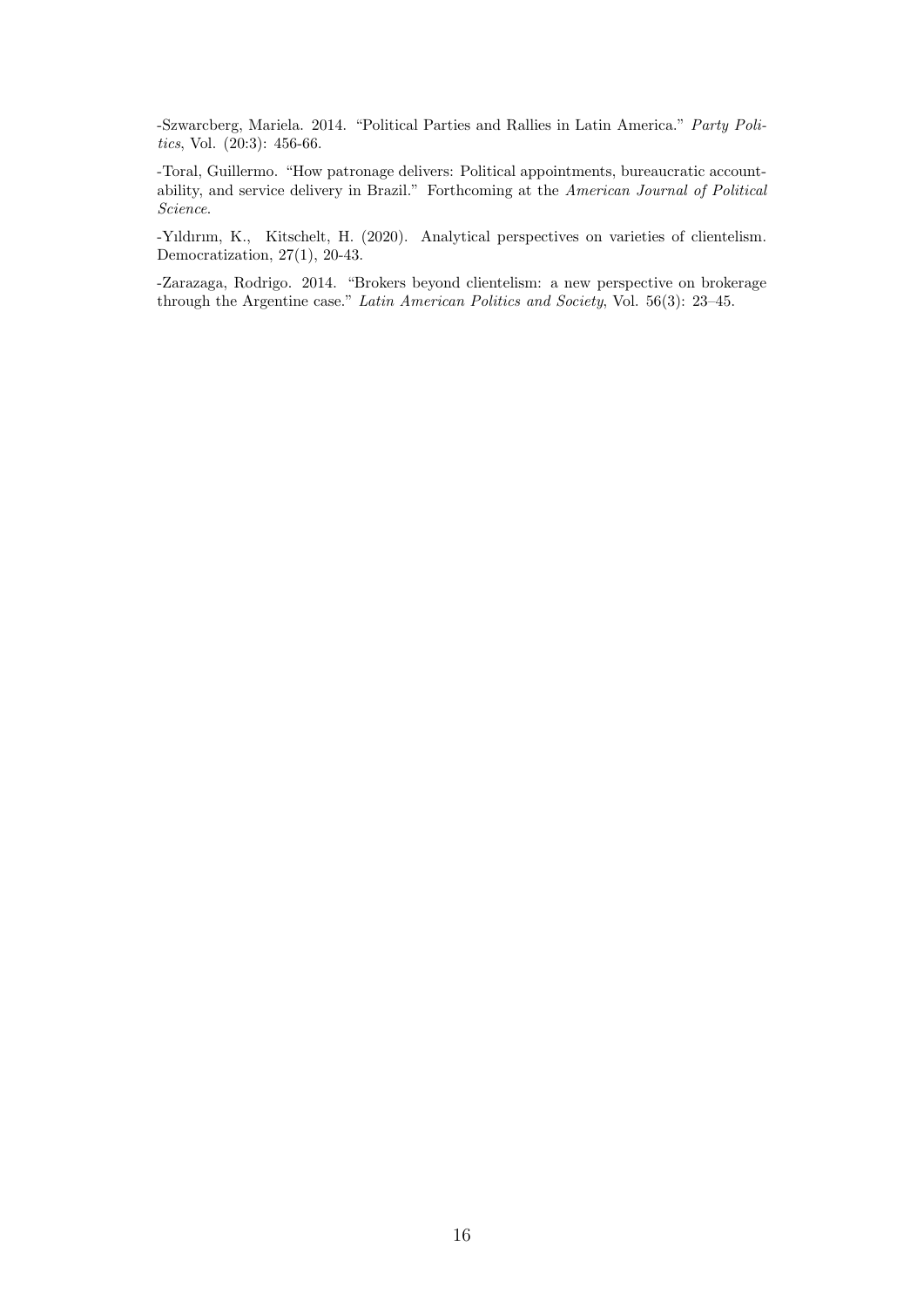## Appendix (to be published online)

In this appendix the brokers are called agents, due to the principal-agent nature of the game.

### Effort- vs vote-based rules

Since effort is non verifiable, parties who want to maximize votes can only "write" contracts based on the observed votes in each region. We analyze two contracts where the party allocates the rewards after observing realized outcomes, i.e., votes. Broadly speaking, the probability of agent 1 obtaining the reward is  $P(v_1 - v_2 > x)$ , where x depends on the type of contract. In the vote-based one,  $x = 0$  and so whoever obtains the most votes, regardless of effort, wins the prize. There is no aggregate uncertainty, since vote shares  $v_1$  and  $v_2$  can be observed, and so there is no actual signalling. In contrast, in the effort-based contract  $x = \tilde{\sigma}$  is a random variable with positive mean. Thus, the party allocates the reward to broker 1 with positive probability when the difference in votes obtained is larger than a threshold, which itself is function of the expected advantage. Put simply, after observing votes, the party can infer who made the most effort, probabilistically. Thus, using  $P(v_1 - v_2 > \tilde{\sigma})$  to allocate rewards is mathematically identical to  $P(c_1 - c_2 > 0)$ . This is why we call the second contract "effort-based", even though effort is inferred from votes. I.e.,

$$
P[c_1 - c_2 > 0] = P[(v_1 + \mu - \sigma_1) - (v_2 + \mu - \sigma_2) > 0] = P[v_1 - v_2 > \sigma_1 - \sigma_2] = P[v_1 - v_2 > \tilde{\sigma}]
$$

### A Vote-based Parties, Pure Strategy Equilibria

Here we solve the general model for any increasing concave function  $f(r_i)$ . The extension to the case of  $f(r_i) = 1 - c_i^2$ , the functional form used in the text, is then straightforward. We begin with a Lemma.

**Lemma A1** If either agent chooses positive effort (i.e. if  $c_1 > 0$  and/or  $c_2 > 0$ ), the strategy vector can only be a pure strategy Nash Equilibrium if  $v(c_1) = v(c_2) = 1$ .

**Proof:** If  $c_1, c_2 > 0$  but  $v_1(c_1) \neq v_2(c_2)$ , then one of the two agents chooses  $c_i > 0$ without winning  $\beta$ , and would have the incentive to either drop constituency effort to 0, or raise it just high enough to secure  $\beta$ . If  $c_1, c_2 > 0$  but  $v_1(c_1) = v_2(c_2) < 1$  then by construction  $c_1 < c_2$ , and agent 1 could increase  $c_1$  infinitesimally so as to just surpass agent 2's regional total, and thus win  $\beta$ . If  $c_1 > 0$  and  $c_2 = 0$  then agent 1 has the incentive to lower her effort allocation to  $c_1 = 0$ . Finally, agent 2's best response to the effort  $c_1 = 0$  is to choose  $c_2 = 0$  if  $\beta < f(1 - \ell_1 - \ell_2)$  and  $c_2 = \ell_1 - \ell_2 + \epsilon$  ( $\epsilon \to 0$ ) if  $\beta > f(1 - \ell_1 - \ell_2)$ . If agent 2 chooses  $c_2 = \ell_1 - \ell_2 + \epsilon$ , then agent 1 could raise here effort infinitesimally to  $c_1 = 2\epsilon$  and win  $\beta$ . QED

**Proposition A1** If  $\bar{\sigma}_1 > \bar{\sigma}_2$  and  $f(r_i)$  is increasing and concave, then:

•  $c_1^* = c_2^* = 0$  is the unique PSNE if an only if  $\beta \leq [f(1) - f(1 + \ell_2 - \ell_1)].$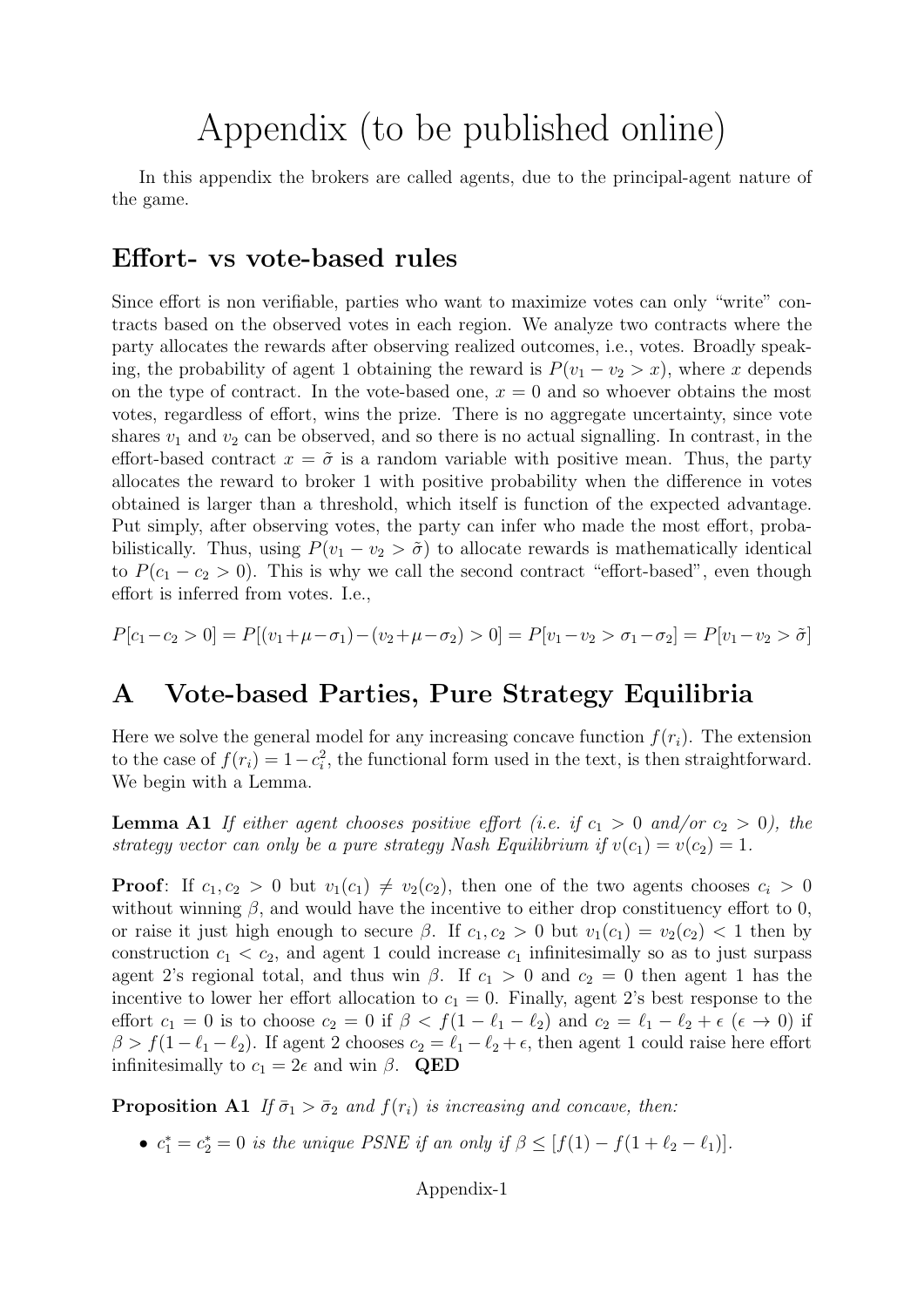- $c_i^* = 1 \ell_i$  is the unique PSNE if and only if  $\beta \geq 2 \cdot [f(1) f(\ell_2)].$
- If  $[f(1)-f(1+\ell_2-\ell_1)] < \beta < 2 \cdot [f(1)-f(\ell_2)]$  then there is a mixed-strategy PSNE such that  $0 < E(c_i^*) < (1 - \ell_i)$ .

### Proof of Proposition A1

Bullet 1: At the bottom corner outcome  $c_1 = c_2 = 0$  agent 1 wins  $\beta$  receives the maximum possible utility  $f(1) + \beta$ , while agent 2 receives  $f(1)$ . Agent 2's optimal deviation would be  $c_2 = \ell_1 - \ell_2 + \epsilon \ (\epsilon \to 0)$ , the value of effort necessary to just barely push her vote share above that of agent 1, making  $r_i = 1 - (\ell_1 - \ell_2) = 1 + \ell_2 - \ell_1$ . This deviation is optimal if  $\beta > [f(1) - f(1 + \ell_2 - \ell_1)]$ . In turn,  $c_1 = 0$  and  $c_2 = 0$  will be a PSNE as long  $\beta \leq [f(1)-f(1+\ell_2-\ell_1)]$ . If  $\beta = [f(1)-f(1+\ell_2-\ell_1)]$  it is an PSNE in weakly-dominant strategies.

Bullet 2: At the strategy vector  $\{1 - \ell_1, 1 - \ell_2\}$ , agent i wins the nomination with probability  $\frac{1}{2}$  and receives utility  $f(1 - (1 - \ell_i)) + \frac{\beta}{2} = f(\ell_i) + \frac{\beta}{2}$ . The optimal deviation from this outcome would be to devote their entire unit of effort to  $r_i$  and receive utility f(1). Since  $\ell_1 > \ell_2$ , if agent 2 prefers the outcome  $f(\ell_2) + \frac{\beta}{2}$  to the outcome  $f(1)$ , then agent 1 also prefers  $f(\ell_1) + \frac{\beta}{2}$  to  $f(1)$ . In turn, the strategy vector  $\{1 - \ell_1, 1 - \ell_2\}$  will be a PSNE as long  $f(\ell_2) + \frac{\beta}{2} \ge f(1)$  which can be rewritten as  $\beta \ge 2 \cdot [f(1) - f(\ell_2)]$ . If  $\beta = 2 \cdot [f(1) - f(\ell_2)]$  it is an PSNE in weakly-dominant strategies.

Given that  $\ell_1 > \ell_2$ , it is straightforward to see that  $2[f(1)-f(\ell_2)] > [f(1)-f(1+\ell_2-\ell_1)],$ i.e. that the conditions for PSNE in which  $c_i^* = 1 - \ell_i$  and those in which  $c_i^* = 0$  are mutually exclusive. Combined with Lemma 1, this establishes that PSNE in Bullets 1 and 2 are unique.

Bullet 3: If  $[f(1) - f(1 + \ell_2 - \ell_1)] < \beta < 2 \cdot [f(1) - f(\ell_2)]$  then neither the strategy vector  $\{1-\ell_1, 1-\ell_2\}$  nor  $\{0, 0\}$  is a PSNE. Furthermore, by Lemma A1 we know that no other strategy vector can be a pure strategy PSNE. Dasgupta and Maskin (1986a, 1986b) show sufficient continuity conditions for existence of MSNE in games with discontinuous payoffs. The continuity requirements in Theorem 5 of Dasgupta and Maskin (1986) are met in our game: (i) the sum of utility functions is upper semi-continuous in  $c_i$  for all i and (ii) each player utility is bounded and weakly lower semi-continuous. Note that  $\sum U_i = f(r_1) + f(r_2) + \beta$ , which is continuous. Moreover, let  $\bar{c}_i$  for all i be the points of discontinuity such that  $\bar{c}_i$ :  $v(c_i) = v(c_{-i})$ . Then,  $\lim u(c_1, \bar{c}_2)$  when  $c_1 \lim \bar{c}_1$  by the right, is greater than  $u(\bar{c}_1, \bar{c}_2)$ . Thus, it is right lower semi-continuous.<sup>A1</sup> Furthermore, we know that choosing  $c_i > 1 - \ell_i$  with positive probability is a strictly dominated strategy. In turn, the maximum value of *expected effort*  $E(c_i^*)$  will occur when agent *i* plays  $c_i = 1 - \ell_i$ with probability 1, and the expected effort  $E(c_i^*)$  at any mixed strategy PSNE will be less than  $1 - \ell_i$ . QED

<sup>&</sup>lt;sup>A1</sup>In other words, Definition 6 in DM holds for  $\lambda = 0$ , as per their notation.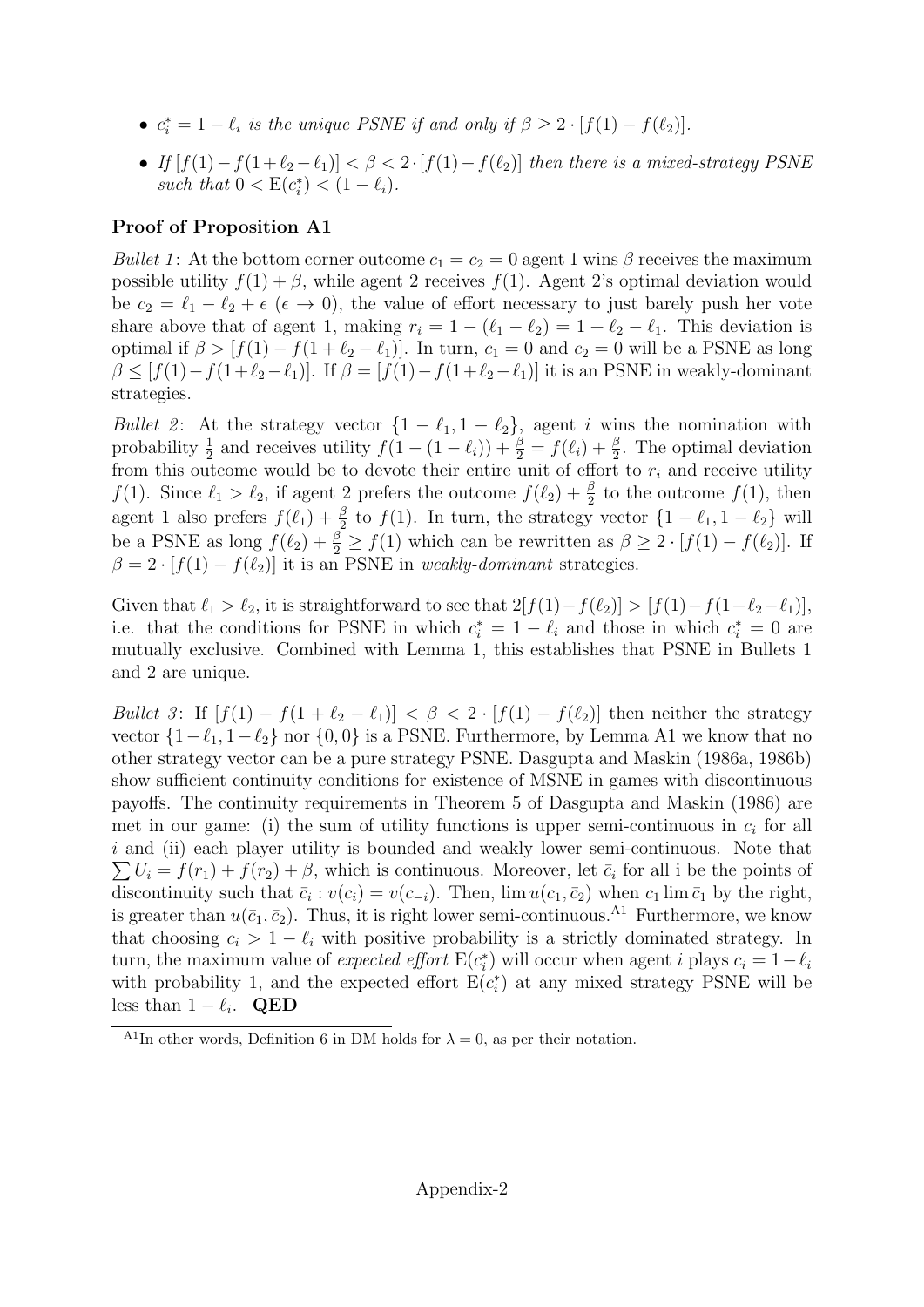### B Vote-based Parties, Mixed Strategy Nash Equilibrium (MSNE)

In principle, since Dasgupta and Maskin (1986a,1986b) guarantees the existence of MSNE, both Agents could mix over the whole support. However, we can focus on MSNE in which Agents' put a positive mass in 0 and the "corner". The latter is either  $1-\ell_i$ , the valuation Agents put a positive mass in 0 and the corner. The latter is either  $1 - \epsilon_i$ , the valuation<br>of the prize  $(\sqrt{\beta})$  or, for agent 2,  $\ell_1 - \ell_2$ . All other actions are strictly dominated. Hence, unless otherwise stated the mix is unique. Note that, following tie-breaking makes the analysis more realistic and simple: if Agents receive equal vote shares, and one Agent chooses positive effort while the other Agent chooses 0 effort, the Agent who spends a positive amount of money wins the contest.<sup> $A2$ </sup> As in the main body of the text, we assume the quadratic cost function  $f(r_i) = 1 - c_i^2$ . Recall from the text that  $\beta_V^L = (\ell_1 - \ell_2)^2$  and  $\beta_V^H = 2(1 - \ell_2)^2$ , and define  $\hat{\beta} = \beta_V^H - \beta_V^L$  where  $\beta_V^L < \hat{\beta} < \beta_V^H$ .

**Lemma A2** In equilibrium, broker 1 only plays 0 and/or max $\{$ √ and/or  $\max{\lbrace \sqrt{\beta}, (1-\ell_1) \rbrace}$ , while broker 2 puts a positive mass on 0,  $\ell_1 - \ell_2$  and/or  $\max{\{\sqrt{\beta}, (1 - \ell_2)\}}$ .

#### Proof of Lemma A2

Upper bound is max{ √  $\overline{\beta}$ ,  $(1-\ell_i)$ . The value of the prize is  $\beta$  and the cost of effort is **C** opper bound is max{ $\gamma$ *p*,  $(1 - \epsilon_i)$ }. The value of the prize is *p* and the cost of enot is  $c_i^2$ , hence brokers never allocate effort greater than  $\sqrt{\beta}$ . Additionally, with the vote-based rule all strategies  $c_i > 1 - \ell_i$  are strictly dominated by  $1 - \ell_i$  because they all result in 100% vote share.

**Lower bound is 0.** (i) If broker 1 wins playing any  $c_1 = x > 0$  while broker 2 plays  $c_2 = y$ , then any other strategy  $c_i = \max\{0, (x + y - (\ell_1 - \ell_2)/2 \text{ strictly dominates } x. \text{ In } \ell_1\}$ particular if  $x+y < (\ell_1-\ell_2)$ , then 0 dominates x. (ii) If broker 1 loses playing  $c_1 = x > 0$ while broker 2 plays  $c_2 = y$ , then  $c_1 = 0$  strictly dominates x. Similar reasoning applies to broker 2.

Thus, broker 1 does not put any positive mass in (0, max{ √ ker 1 does not put any positive mass in  $(0, \max{\{\sqrt{\beta}, (1 - \ell_1)\}})$ . Similarly, 0 and max $\{\sqrt{\beta},(1-\ell_i)\}\$ are not strictly dominated for player 2. It remains to see whether  $c_2 = \ell_1 - \ell_2$  is strictly dominated for player 2. It turns out that for  $c_1 = 0$ , it may be a best response, hence it is not strictly dominated. QED

Now, in Lemma A3 we show that there is a region in which  $1 - \ell_2$  is strictly dominated and so, instead of mixing between 0 and  $1 - \ell_2$ , player 2 mixes between 0 and  $\ell_1 - \ell_2$ . Then, in Proposition A2 we characterize the MSNE when both players mix between 0 and  $1 - \ell_i$ . Instead, in Proposition A3 we characterize the equilibrium for when player 2 mixes between 0 and  $\ell_1 - \ell_2$ . Player 1 would mix between 0 and max $\{(1 - \ell_1)^2, \sqrt{\beta}\}.$ 

**Lemma A3** Let  $\beta \in [\beta_V^L, \beta_V^H]$  and let Agent 1 play 0 and  $1 - \ell_1$  with probability p and  $1 - p$ , respectively. There exists  $\hat{\beta}$  such that for all  $\beta \leq \hat{\beta}$ , the action  $1 - \ell_2$  is strictly dominated for Agent 2.

<sup>&</sup>lt;sup>A2</sup>In equilibrium, this would imply that Agent 2 beats Agent 1 when  $c_1 = 0$  and  $c_2 = \ell_1 - \ell_2$ .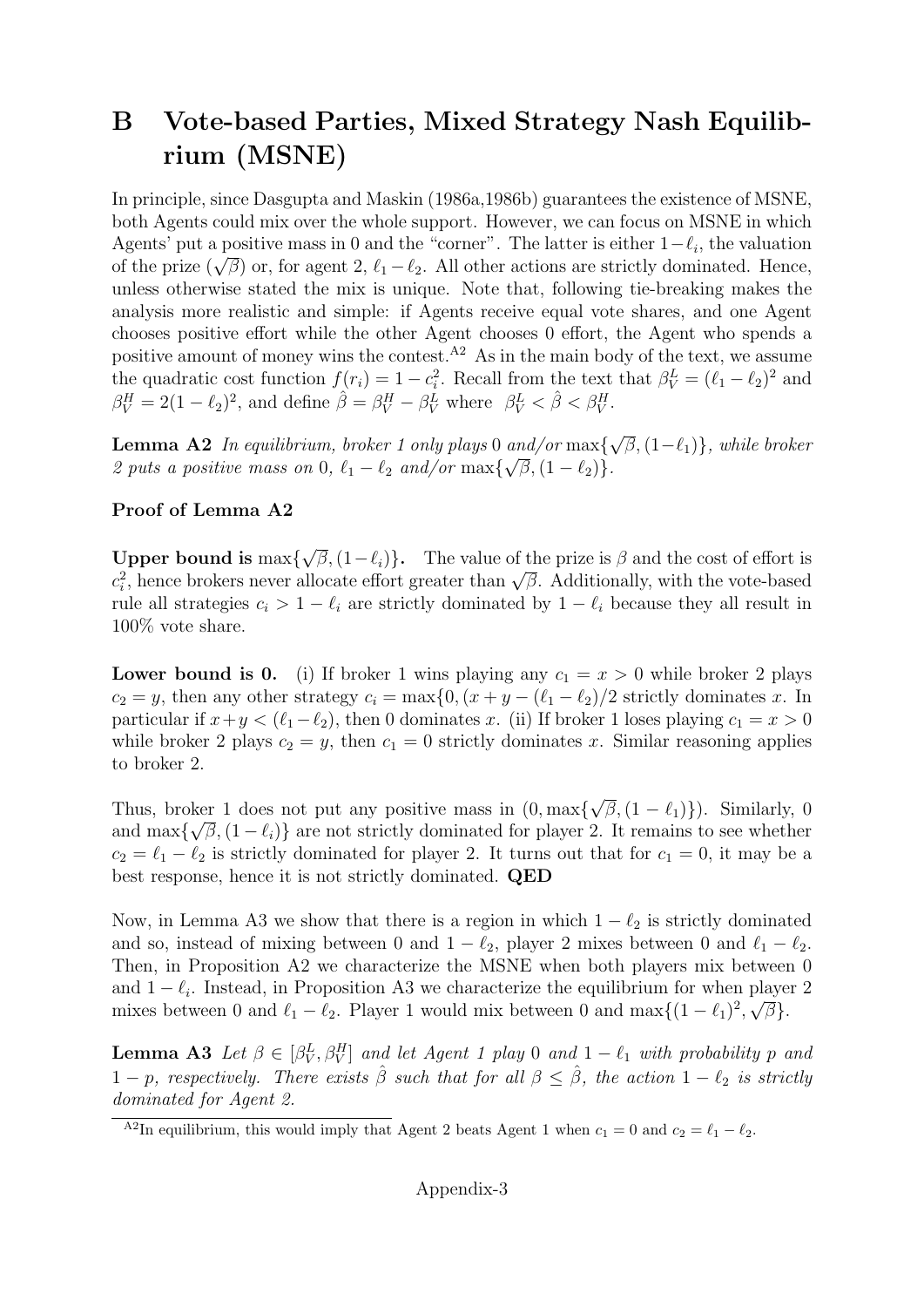Proof Let players put a non-negative mass in two strategies, either 0 or the corner, where we let  $\ell_1 - \ell_2$  be a corner for agent 2. Let  $p = Pr[c_1 = 0]$ . Let  $p_1$  and  $p_2$  be such that  $u_2(0|p)$  equals  $u_2(\ell_1 - \ell_2|p)$  and  $u_2(1 - \ell_2|p)$ , respectively. Then, for  $p_1 < p_2$ ,  $1 - \ell_2$ is strictly dominated. I.e., for  $\beta < 2(1 - \ell_2)^2 - (\ell_1 - \ell_2)^2 = \beta_V^H - \beta_V^L$ . QED

Proposition A2 (Mixed Strategy Profile 1) If  $\bar{\sigma}_1 > \bar{\sigma}_2$ ,  $f(r_i) = 1 - c_i^2$ , and  $\beta \in$  $[\hat{\beta}, \hat{\beta}^H_V]$ , then there is a MSNE in which Agent 1 plays  $c_1 = 0$  with probability  $p =$  $\{\frac{2(1-\ell_2)^2}{\beta}-1\}$  and  $c_1 = 1-\ell_1$  with probability  $1-p$ ; while Agent 2 plays  $c_2 = 0$  with probability  $q = \left\{1 - \frac{2(1-\ell_1)^2}{\beta}\right\}$  $\left\{\frac{-e_1}{\beta}\right\}$  and  $c_2 = 1 - \ell_2$  with probability  $1 - q$ . Moreover, this equilibrium is unique.

#### Proof of Proposition A2

**Proof** Let Agent 1 mix over the corner outcomes with  $p = Pr(c_1 = 0)$  and  $(1 - p) =$  $Pr(c_1 = 1 - \ell_1)$ , and define  $Eu_2(c_2|p)$  as the expected value Agent 2 receives from playing  $c_2$  given some  $p$ .

Broker 2 mixes between 0 and  $1 - \ell_2$ . In this MSNE Agent 1 must choose  $\bar{p}$  such that player 2 is indifferent between playing  $1 - \ell_2$  and 0:

$$
Eu_2(0|\bar{p})) = Eu_2(1 - \ell_2|\bar{p}) \implies (A1)
$$

$$
1 = \bar{p} \left[ \beta + 1 - (1 - \ell_2)^2 \right] + (1 - \bar{p}) \left[ \frac{\beta}{2} + 1 - (1 - \ell_2)^2 \right] \implies (A2)
$$

$$
\bar{p} = \left\{ \frac{2(1 - \ell_2)^2}{\beta} - 1 \right\}.
$$
 (A3)

Similarly, let Agent 2 mix over the corner outcomes with  $q = Pr(c_2 = 0)$  and  $(1 - q) =$  $Pr(c_2 = 1 - \ell_2)$ . Define  $\bar{q}$  such that  $Eu_1(0|\bar{q}) = Eu_1(1 - \ell_1|\bar{q})$ , then  $\bar{q} = 1 - \frac{2(1-\ell_1)^2}{\beta}$ β (algebra omitted).

Having established the value of  $\bar{p}$  and  $\bar{q}$  we now need to confirm that they are bounded between 0 and 1 over the range  $\beta \in [\hat{\beta}, \beta^H_V]$ . This is true for  $\bar{p}$  if only if  $\beta < 2(1 - \ell_2)^2$ and  $\beta > (1-\ell_2)^2$ , respectively; and for  $\bar{q}$  if and only if  $\beta > 2(1-\ell_1)^2$ . Since by definition  $\beta < \beta_V^H$  for the MSNE to exist, if  $\beta > max\{(\ell_1 - \ell_2)^2, 2(1 - \ell_1)^2\}$  this suffices to ensure that both mixing probabilities are between 0 and 1 for all  $\beta > \hat{\beta}$ .

The equilibrium above is unique among those where each broker plays 0 and  $1 - \ell_i$  with a positive mass. But for all  $\beta > \tilde{\beta}$ , broker 2 may instead allocate a positive mass to  $\ell_1 - \ell_2$ and  $1 - \ell_2$  when  $\ell_1 - \ell_2$  dominates 0. To show that there is no MSNE that satisfies that requirement, we proceed by obtaining the mix and we show that it cannot hold for  $\beta > \beta$ .

Broker 2 mixes between  $\ell_1 - \ell_2$  and  $1 - \ell_2$ . In this MSNE Agent 1 must choose  $\bar{p}$ such that player 2 is indifferent between playing  $1 - \ell_2$  and  $\ell_1 - \ell_2$ :

$$
Eu_2(\ell_1 - \ell_2|\bar{p})) = Eu_2(1 - \ell_2|\bar{p}) \implies (A4)
$$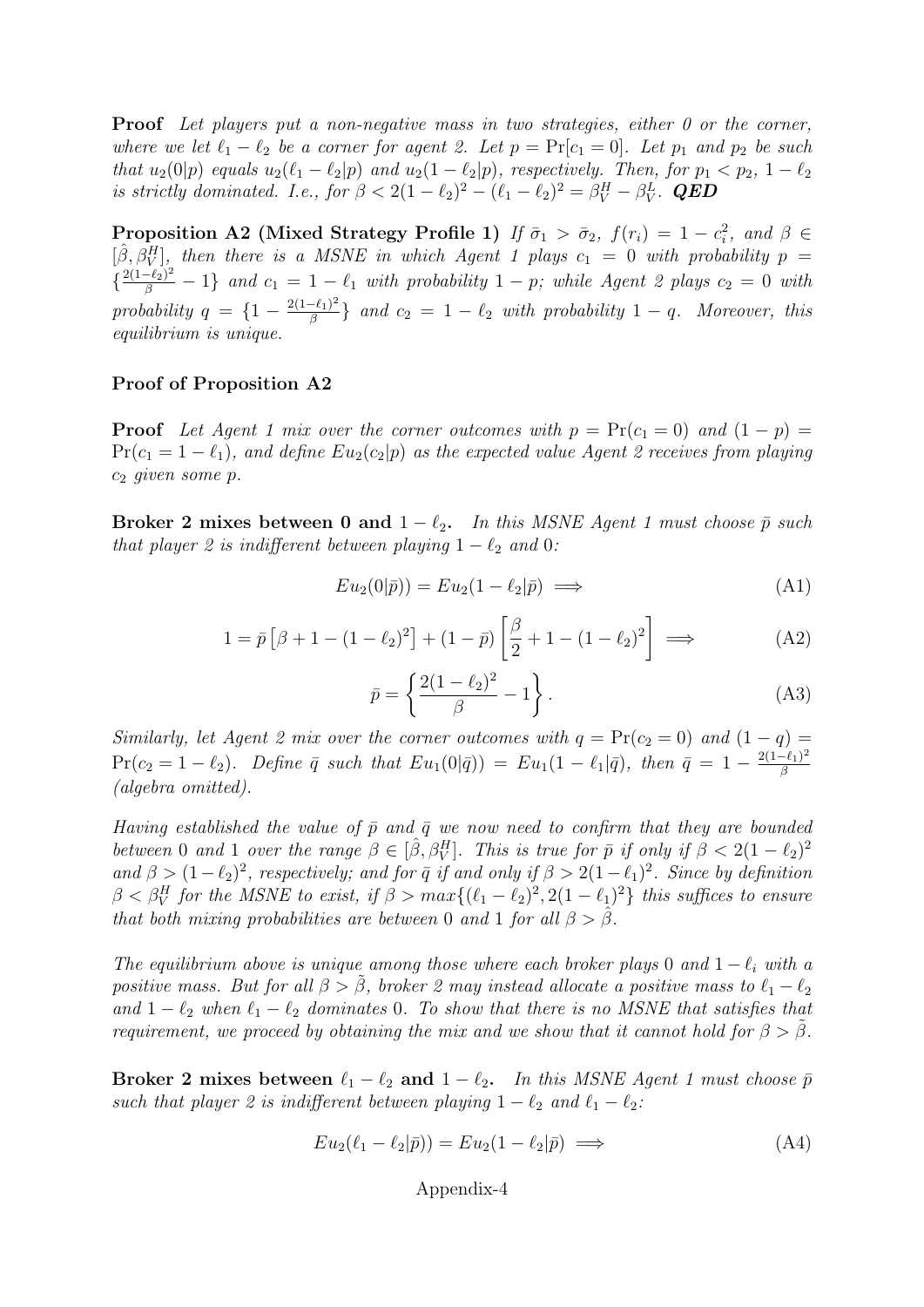Then,  $p = \frac{\beta - 2[(1-\ell_2)^2 - (\ell_1-\ell_2)^2]}{\beta}$  $\frac{S^2-(\ell_1-\ell_2)^2}{\beta}$ , which is always between 0 and 1 in this region. Similarly, let Agent 2 mix over the corner outcomes with  $q = Pr(c_2 = \ell_1 - \ell_2)$  and  $(1 - q) =$  $Pr(c_2 = 1 - \ell_2)$ . Define  $\bar{q}$  such that  $Eu_1(0|\bar{q}) = Eu_1(1 - \ell_1|\bar{q})$ , then  $q = \frac{2(1-\ell_1)^2}{\beta} - 1$ . This probability is between 0 and 1 if and only if  $\beta \in [(1 - \ell_1)^2, 2(1 - \ell_1)^2]$ , which is always lower than  $\tilde{\beta}$ . Hence, there is no MSNE like this, and the unique equilibrium in mixed strategies for  $\beta_v^H > \beta > \tilde{\beta}$  is the one found above. **QED** 

**Proposition A3 (Mixed Strategy Profile 2)** If  $\bar{\sigma}_1 > \bar{\sigma}_2$ ,  $f(r_i) = 1 - c_i^2$ , and  $\beta \in$  $[\beta_V^L, \hat{\beta}]$ , then there exists a MSNE in which

- for  $\beta \in [\max\{\beta_V^L, (1-\ell_1)^2\}, \hat{\beta}]$  Agent 1 plays  $c_1 = 0$  with probability  $p = \{\frac{2(1-\ell_2)^2}{\beta} \}$ 1} and  $c_1 = 1-\ell_1$  with probability  $1-p$ ; while Agent 2 plays  $c_2 = 0$  with probability  $q = \left\{1 - \frac{2(1-\ell_1)^2}{\beta}\right\}$  $\frac{(-\ell_1)^2}{\beta}$  and  $c_2 = 1 - \ell_2$  with probability  $1 - q$ . Notice that  $\max\{\beta_V^L, (1 - \ell_1)\}$  $\ell_1)^2$ } =  $\beta_V^L$  iff  $\bar{\sigma}_1 > \frac{1+\bar{\sigma}_2+\mu}{2}$  $\frac{\sigma_2+\mu}{2}$ .
- for  $\beta_V^L \leq \beta < (1 \ell_1)^2$ , then  $c_1 = 0$  with probability  $p = \frac{(\ell_1 \ell_2)^2}{\beta}$  $\frac{(-\ell_2)^2}{\beta}$  and  $c_1 =$ √  $\overline{\beta}$  with probability  $1 - p$ , while  $q = 0$ .

#### Proof of Proposition A3

**Proof** Let Agent 1 mix over the corner outcomes with  $p = Pr(c_1 = 0)$  and  $(1 - p) =$  $Pr(c_1 = 1 - \ell_1)$ , and define  $Eu_2(c_2|p)$  as the expected value Agent 2 receives from playing  $c_2$  given some p. In a MSNE Agent 1 must choose  $\bar{p}$  such that player 2 is indifferent between playing  $\ell_1 - \ell_2$  and 0:

$$
Eu_2(0|\bar{p})) = Eu_2(\ell_1 - \ell_2|\bar{p}) \implies \tag{A5}
$$

$$
1 = \bar{p}\{\beta + 1 - (\ell_1 - \ell_2)^2\} + (1 - \bar{p})\{1 - (\ell_1 - \ell_2)^2\} \implies (A6)
$$

$$
\bar{p} = \frac{(\ell_1 - \ell_2)^2}{\beta}.\tag{A7}
$$

Similarly, let Agent 2 mix over the corner outcomes with  $q = Pr(c_2 = 0)$  and  $(1 - q) =$  $Pr(c_2 = \ell_2 - \ell_2)$ . Define  $\bar{q}$  such that  $Eu_1(0|\bar{q}) = Eu_1(1 - \ell_1|\bar{q})$ , then  $\bar{q} = 1 - \frac{(1-\ell_1)^2}{\beta}$ β (algebra omitted).

Having established the value of  $\bar{p}$  and  $\bar{q}$  we now need to confirm that they are bounded between 0 and 1 over the range  $\beta \in [\beta_V^L, \hat{\beta}]$ . The mixing probabilities are bounded between 0 and 1 iff  $\beta > max\{(\ell_1 - \ell_2)^2, (1 - \ell_1)^2\}$ , which is always the case in  $[\beta_V^L, \hat{\beta}]$  for  $\beta_V^L =$  $(\ell_1 - \ell_2)^2 > (1 - \ell_1)^2$ , which in turn holds if  $1 + \ell_2 < 2\ell_1$ . This implies that district 1 and 2 are sufficiently different, i.e.,  $\frac{1+\ell_2}{2} < \ell_1$ , which also implies  $\implies \bar{\sigma}_1 > \frac{1+\bar{\sigma}_2+\mu_1}{2}$  $\frac{\frac{\sigma_2+\mu}{2}}{2}$ . T and z are sufficiently at general, i.e.,  $\frac{1}{2} < t_1$ , which also implies  $\implies 0_1 > \frac{1}{2}$ .<br>Similarly, when  $\beta < (1 - t_1)^2$ , the maximum that player 1 is willing to spend is  $\sqrt{\beta}$ . Hence we find  $p: Eu_2(0|p) = Eu_2(\ell_1 - \ell_2|p)$  and  $q: Eu_1(0|q) = Eu_1(\sqrt{\beta}|q)$ . **QED**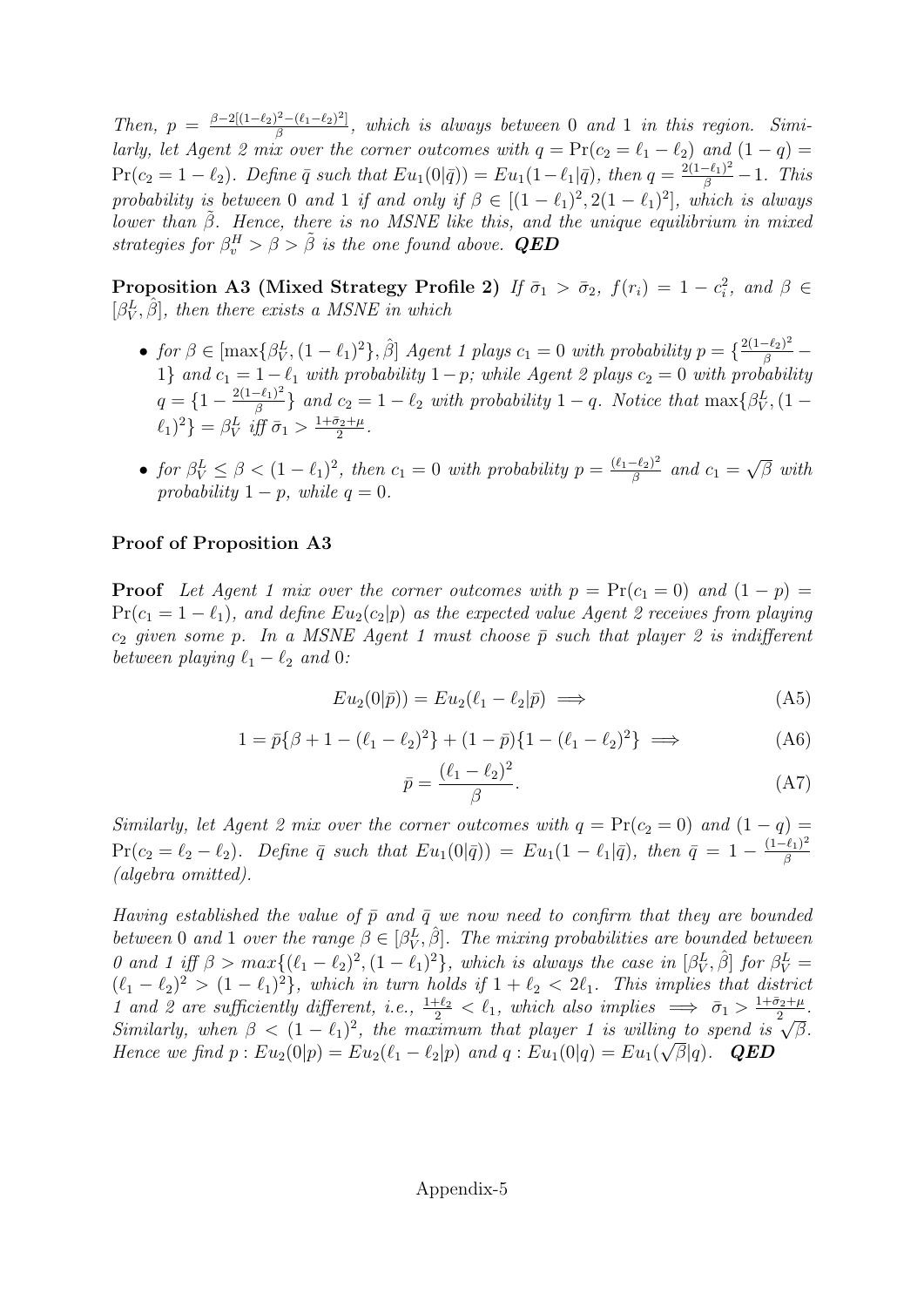#### B.1 Comparative statics: Total clientelism with vote-based rules.

On page 5-6 of the paper, we discuss how the total clientelism under the MSNE in the vote-based system changes with its parameters, i.e.,  $E(c_V^*; \ell_1, \ell_2, \beta)$ . Here we show the formal proofs.

Corollary 1 Let 
$$
\ell_1 > \frac{1+\ell_2}{2}
$$
, then  $sign(\frac{\partial E(c_V^*)}{\partial \beta}) = sign(\frac{\partial E(c_V^*)}{\partial \ell_2}) = -sign(\frac{\partial E(c_V^*)}{\partial \ell_1}) > 0$ 

Before the proof, note that  $\ell_1 > \frac{1+\ell_2}{2}$  $\frac{1+\ell_2}{2}$  is a necessart condition. Also, for easy of exposition, we show the expected values of aggregate effort of  $c_V^*$ .

$$
E(c_V^*) = \begin{cases} (1 - \bar{p})(1 - \ell_1) + (1 - \bar{q})(1 - \ell_2) & \text{if } \beta \in [\hat{\beta}, \beta_V^H] \\ (1 - \bar{p}) \min{\{\sqrt{\beta}, (1 - \ell_1)\} + (1 - \bar{q})(\ell_1 - \ell_2)} & \text{if } \beta \in [\beta_V^L, \hat{\beta}) \end{cases}, \tag{A8}
$$

For simplicity, we assume  $\sqrt{\beta} > (1 - \ell_1)$  and – substituting the corresponding  $p^*$  and  $q^*$ from Propositions A2 and A3– we obtain the following expressions.

$$
E(c_V^*) = \begin{cases} 2(1 - \ell_1) - \frac{2}{\beta}[(1 - \ell_1)(1 - \ell_2)(\ell_1 - \ell_2)] & \text{if } \beta \in [\hat{\beta}, \beta_V^H] \\ (1 - \ell_1) + \frac{1}{\beta}[(1 - \ell_1)(\ell_1 - \ell_2)(1 + \ell_2 - 2\ell_1)] & \text{if } \beta \in [\beta_V^L, \hat{\beta}) \end{cases}, \tag{A9}
$$

#### Proof of Corollary 1

**Proof** i) From equation A9, it is apparent when  $\frac{\partial E(c^*_{V})}{\partial \beta} > 0$ . For large  $\beta$ , it is always the case, while for lower  $\beta$ ,  $1 + \ell_2 - 2\ell_1 < 0$  is needed.

ii) Similarly,  $\frac{\partial E(c_V^*)}{\partial \ell_V}$  $\frac{\partial^2 C_{V}}{\partial \ell_1} < 0$  if  $1 + 2\ell_2 - 3\ell_1 < 0$ . For large  $\beta$  the derivative of Equation A9  $w/r/t \ell_1$  is:

$$
\frac{\partial E(c_V^*)}{\partial \ell_1} = -2 - \frac{2}{\beta} \left[ (1 - \ell_1)(1 - \ell_2) - (\ell_1 - \ell_2)(1 - \ell_2) \right]. \tag{A10}
$$

Rearranging, we see that  $\frac{\partial E(c_V^*)}{\partial \ell_1}$  $\frac{\partial^2 (C_V)}{\partial \ell_1} < 0$  iff:

$$
\beta < -[(1 - \ell_1)(1 - \ell_2) - (\ell_1 - \ell_2)(1 - \ell_2)]. \tag{A11}
$$

The right-hand side is increasing in  $\ell_1$ , i.e. it is most likely to be satisfied when  $\ell_1 = 1$ . Substituting  $\ell_1 = 1$  yields  $\beta < (1 - \ell_2)^2$ , which contradicts the baseline condition  $\beta > \hat{\beta} =$  $2(1 - \ell_2)^2 - (\ell_1 - \ell_2)^2$ , i.e. in the range  $\beta \in [\hat{\beta}, \beta^H_V]$  the derivative  $\frac{\partial E(c_V^*)}{\partial \ell_1}$  $\frac{\partial^2 (c_V)}{\partial \ell_1}$  will never be greater than  $0.^{A3}$ 

Via identical reasoning, it is possible to show that in the range  $\beta \in [\beta_V^L, \hat{\beta}]$  the derivative of A9 wrto  $\ell_1$  is smaller than 0 iff

$$
\beta > [(1 - 2\ell_1 + \ell_2)^2 - 2(1 - \ell_1)(\ell_1 - \ell_2)]. \tag{A12}
$$

In the case in which  $\beta > (1 - \ell_1)^2$ , we need to show that

<sup>&</sup>lt;sup>A3</sup>It is trivial to show that  $(1 - \ell_2)^2 < 2(1 - \ell_2)^2 - (\ell_1 - \ell_2)^2$ , which means it is impossible for both  $\beta < (1 - \ell)^2$  and  $\beta > 2(1 - \ell_2)^2 - (\ell_1 - \ell_2)^2$  to be true.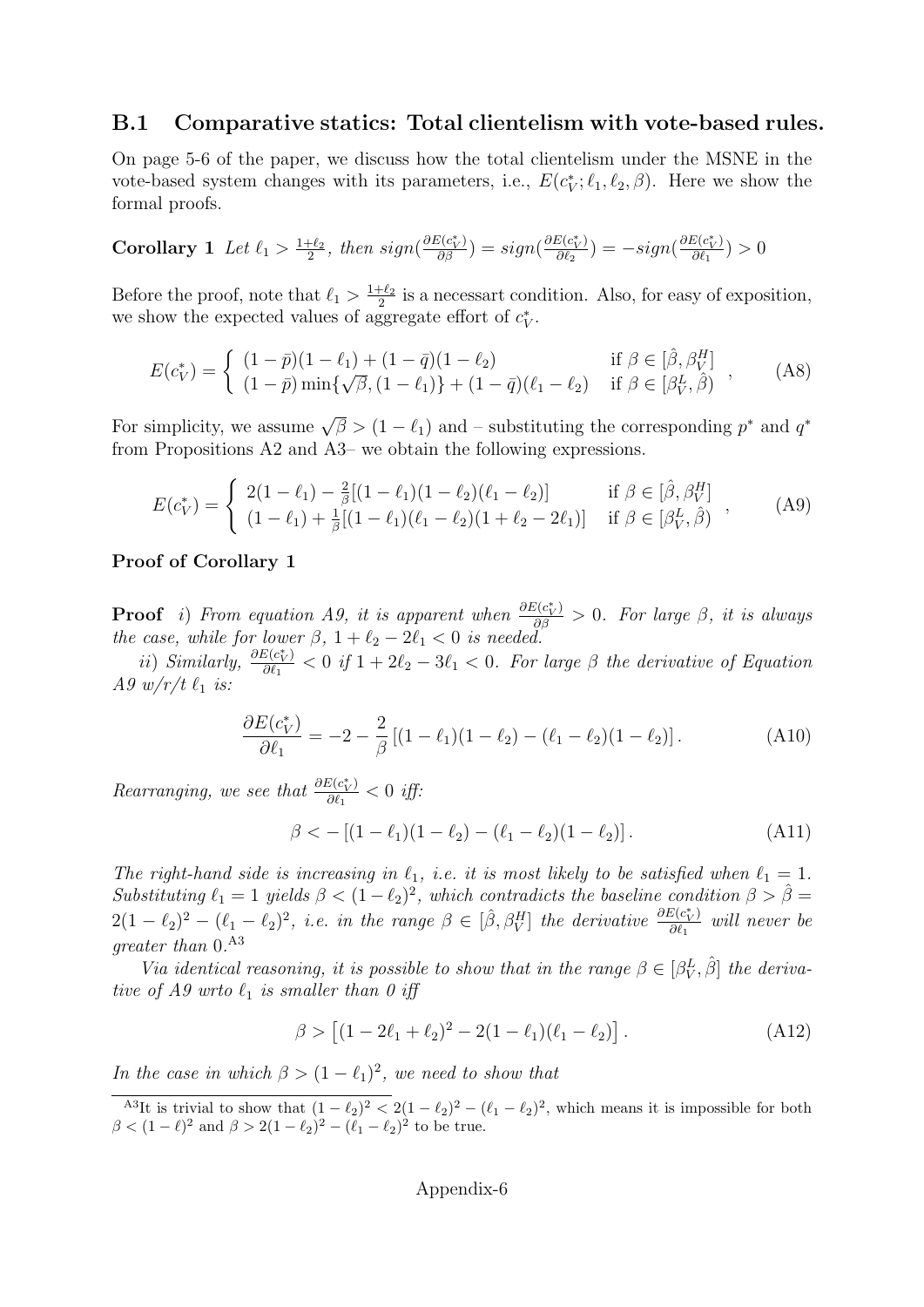$$
(1 - \ell_1)^2 > (1 - 2\ell_1 + \ell_2)^2 - 2(1 - \ell_1)(\ell_1 - \ell_2)
$$
  
\n
$$
(1 - \ell_1)[1 - \ell_1 + 2(\ell_1 - \ell_2)] > (1 - 2\ell_1 + \ell_2)^2
$$
  
\n
$$
(1 - \ell_1)[1 + \ell_1 - 2\ell_2] > (1 - 2\ell_1 + \ell_2)^2.
$$

Since  $1 - 2\ell_1 + \ell_2$  is smaller than  $1 + \ell_1 - 2\ell_2$  and  $1 - \ell_1$ , the equation always holds. In the case in which  $\beta \leq (1 - \ell_1)^2$ , the MSNE is different and the comparative statics holds for  $\ell_1 > \frac{1+2\ell_2}{3}$  $\frac{2\ell_2}{3}$  (algebra not shown).

iii) For large  $\beta$ , the second term in A9 is negative, and as  $\ell_2$  increases this term increases (i.e. it becomes 'less negative'). Since  $\ell_2$  does not appear in the first term, this is sufficient to establish that the derivative  $\frac{\partial E(c^*_{V})}{\partial \ell_{P}}$  $\frac{\partial \bar{\mathcal{E}}(c^*_{V})}{\partial \ell_2} > 0$  over the range  $\beta \in [\hat{\beta}, \beta^H_V]$ . For low  $\beta$  The derivative of Equation A9  $w/r/t$   $\ell_2$  is:

$$
\frac{\partial E(c_V^*)}{\partial \ell_2} = \frac{1}{\beta} \left[ (1 - \ell_1)(\ell_1 - \ell_2) - (1 + \ell_2 - 2\ell_1)(1 - \ell_1) \right]. \tag{A13}
$$

The derivative is positive iff  $3\ell_1 - 2\ell_2 - 1 > 0$ . Similarly, if  $\beta < (1 - \ell_1)^2$ , then the aggregate effort  $[1 - \frac{(\ell_1 - \ell_2)^2}{\beta}]$  $\frac{-\ell_2)^2}{\beta}$ ] √  $\overline{\beta} + (\ell_1 - \ell_2)$  increases in  $\ell_2$  if  $3\ell_1 - 2\ell_2 - 1 > 0$  (algebra not shown).

 $QED$ 

### C Equilibria in effort-based Parties

Here we derive the PSNE for any concave function  $f(r_i)$ . The extension to the case studied in the text  $f(r_i) = 1 - c_i^2$  follows directly from the general result. Define the following implicit level of vote-seeking effort  $\tilde{d}_i$ :

$$
f'(1 - \tilde{c}_i) = \frac{\beta}{2e}.\tag{A14}
$$

This effort level characterizes interior solution of the agents' maximization problem.

**Proposition A4** If  $\overline{\sigma}_1 > \overline{\sigma}_2$  and  $f(r_i)$  is concave and increasing, then:

- 1. If  $\tilde{c}_i \in (0, 1 \ell_i)$   $\forall i$  then  $c_i^* = \tilde{c}_i$  is the unique PSNE.
- 2. If  $\tilde{c}_i \geq 1 \ell_i \ \forall i$ , then  $c_i^* = 1 \ell_i$  is the unique PSNE.
- 3. If  $\tilde{c}_i \in (0, 1 \ell_2)$  but  $\tilde{c}_i \ge 1 \ell_1$ , then  $c_1^* = 1 \ell_1$  and  $c_2^* = \tilde{c}_i$  is the unique PSNE.
- 4. If  $\tilde{c}_i \leq 0$ , then  $c_i^* = 0$  is the unique PSNE.

Proof of Proposition A4 Let the Langrangian for agent *i* be

$$
\mathcal{L}_i = f(1-c_i) + p_i(c_1,c_2)\beta + \bar{\lambda}(c_i - (1-\ell_i)) - \underline{\lambda}c_i,
$$

where  $\bar{\lambda}$  and  $\underline{\lambda}$  are the Lagrangian multipliers associated with the upper and lower bounds of  $c_i$ . The probability of winning changes linearly with  $c_i$  and the feasibility constraints in the Lagrangian are linear. Thus, the second order conditions are always met if  $f(r)$  is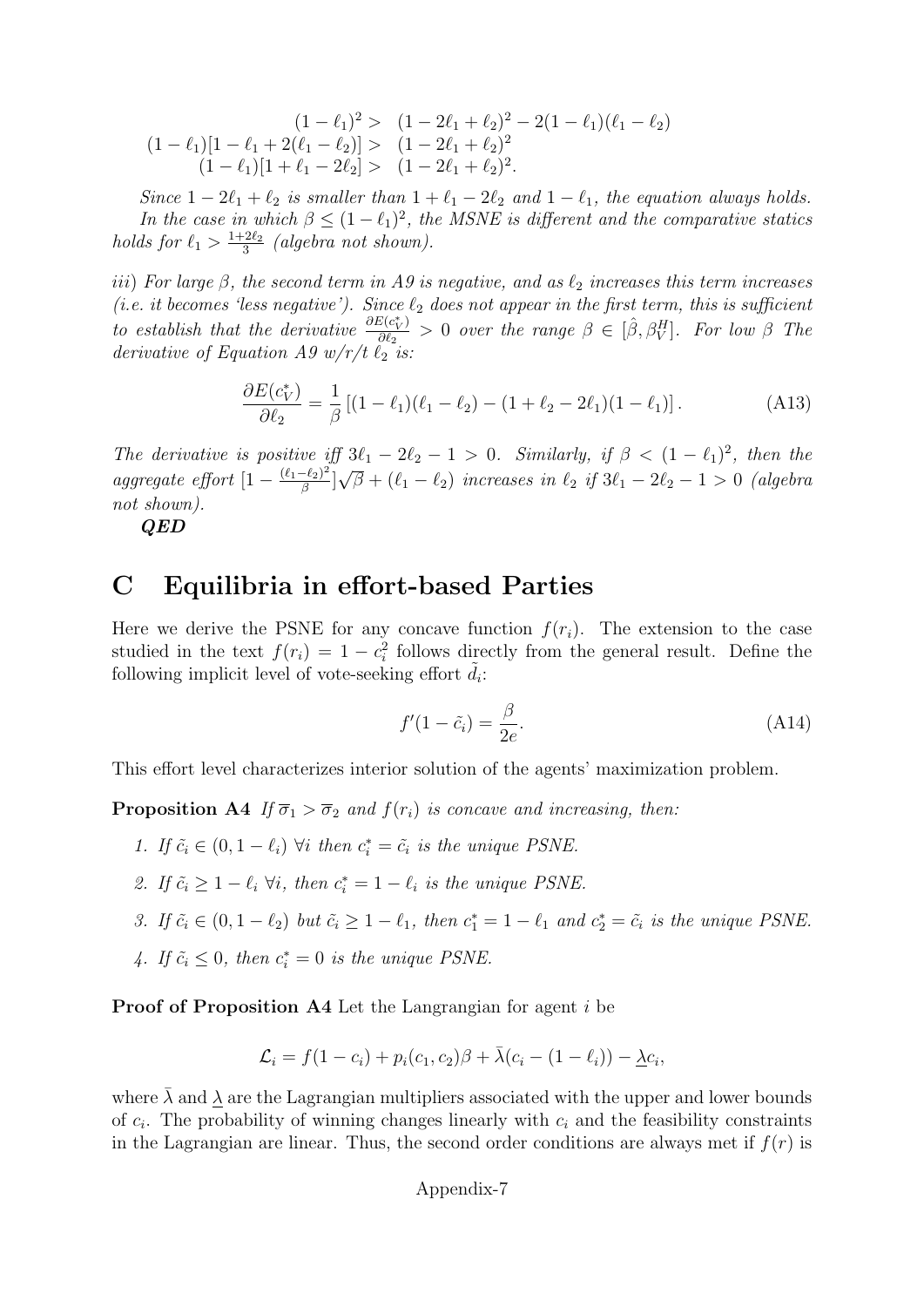concave. Hence, it suffices to look at the first order conditions for each agent to obtain the candidates for equilibria:

$$
\frac{\partial \mathcal{L}_i}{\partial c_i} = -f'(1 - c_i) + \frac{\partial p_i(c_1, c_2)}{\partial c_i} \beta + \bar{\lambda} - \underline{\lambda} = 0.
$$

Recall that  $\frac{\partial p_i(c_1,c_2)}{\partial c_i} = \frac{1}{2e}$  $\frac{1}{2e}$ . The corner equilibria arise when  $\bar{\lambda} \geq 0$  and  $\bar{\lambda} = 0$ , and the contrary. The first case, if it exists, results in

$$
\frac{\partial p_i(c_1, c_2)}{\partial c_i} \beta = \frac{\beta}{2e} \ge f'(1 - c_i),
$$

in which case  $c_i^* = 1 - \ell_i$ . The opposite case results in  $c_i^* = 0$ . The interior equilibrium,  $\lambda = \lambda = 0$ , is implicitly defined by

$$
\frac{\partial p_i(c_1, c_2)}{\partial c_i} \beta = \frac{\beta}{2e} = f'(1 - c_i). \quad \text{QED}
$$

#### Proof of Corollary 2

#### Proof of Result 1

Hold  $\ell_1$  and  $\ell_2$  constant and assume  $e' > e$ . Over the range  $\beta \in [0, 4e(1 - \ell_1)]$  the PSNE for e and e' imply  $c_E^* = \frac{\beta}{2e}$  $\frac{\beta}{2e}$  and  $c_E^* = \frac{\beta}{2e}$  $\frac{\beta}{2e'}$  respectively, and the latter is smaller then the former. Over the range  $\beta \in [4e(1-\ell_1), 4e'(1-\ell_1)]$ , the PSNE for e and e' imply  $c_E^* = \frac{\beta}{4e} + (1 - \ell_1)$  and  $c_E^* = \frac{\beta}{2e}$  $\frac{\beta}{2e'}$  respectively, and the latter is smaller then the former. Over the range  $\beta \in [4e'(1 - \ell_1), 4e(1 - \ell_2],$  the PSNE for e and  $e'$  imply  $c_E^* = \frac{\beta}{4e} + (1 - \ell_1)$ and  $c_E^* = \frac{\beta}{4e}$  $\frac{\beta}{4e'} + (1 - \ell_1)$  respectively, and the latter is smaller then the former. Over the range  $\tilde{\beta} \in [4e(1-\ell_2), 4e'(1-\ell_2)],$  the PSNE for e and e' imply  $c_E^* = 2 - \ell_1 - \ell_2$ and  $c_E^* = \frac{\beta}{4e}$  $\frac{\beta}{4e'} + (1 - \ell_1)$  respectively, and the latter is smaller then the former. For any  $\beta > 4e'(1-\ell_2)$  the PSNE is the upper corner  $c_E^* = 2 - \ell_1 - \ell_2$  for both e and e'. QED

#### Proof of Result 2

Hold e and  $\ell_2$  constant and assume  $\ell'_1 > \ell_1$ . Over the range  $\beta \in [0, 4e(1 - \ell'_1)]$  $_1^{\prime})]$  the PSNE for  $\ell_1$  and  $\ell'_1$  $c_L^* = \frac{\beta}{2\epsilon}$  $\frac{\beta}{2e}$ . Over the range  $\beta \in [4e(1-\ell)]$  $t_1$ , 4 $e(1 - \ell_1)$  the PSNE for  $\ell_1$  and  $\ell'_1$  $\frac{\beta}{1}$  are  $c_E^* = \frac{\beta}{2\epsilon}$  $\frac{\beta}{2e}$  and  $c_E^* = \frac{\beta}{4e} + (1 - \ell)$ 1 ) respectively, and the latter is smaller then the former. Over the range  $\beta \in [4e(1 - \ell_1), 4e(1 - \ell_2)]$  the PSNE for  $\ell_1$  and  $\ell'_1$  $r_1'$  are  $c_E^* = \frac{\beta}{4e} + (1 - \ell_1)$  and  $c_E^* = \frac{\beta}{4e} + (1 - \ell_1')$  $\binom{1}{1}$  respectively, and the latter is smaller then the former. Over the range  $\beta > 4e(1 - \ell_2)$  the PSNE for  $\ell_1$  and  $\ell'_1$  $c_L^* = 2 - \ell_1 - \ell_2$  and  $c_E^* = 2 - \ell_1' - \ell_2$  respectively, and the latter is smaller then the former. QED

#### Proof of Result 3

Hold e and  $\ell_1$  constant and assume  $\ell_2 > \ell_2$ . Over the range  $\beta \in [0, 4e(1 - \ell_1)]$  the PSNE for  $\ell_2$  and  $\ell_2'$  $c'_2$  are both  $c_E^* = \frac{\beta}{2e}$  $\frac{\beta}{2e}$ . Over the range  $\beta \in [4e(1-\ell_1), 4e(1-\ell_2)]$  $_2')$  the PSNE for  $\ell_2$  and  $\ell_2'$ <sup>'</sup><sub>2</sub> are both  $c_E^* = \frac{\beta}{4e} + (1 - \ell_1)$ . Over the range  $\beta \in [4e(1 - \ell_2])$  $\binom{1}{2}$ , 4e(1 –  $\ell_2$ ) the PSNE for  $\ell_2$  and  $\ell'_2$  $c_{\mathcal{L}}^*$  are  $c_{\mathcal{L}}^* = \frac{\beta}{4e} + (1 - \ell_1)$  and  $c_{\mathcal{L}}^* = 1 - \ell_1 - \ell_2'$  $y_2$ ) respectively, and the latter is smaller then the former. Over the range  $\beta > 4e(1 - \ell_2)$  the PSNE for  $\ell_2$  and  $\ell_2'$ 2 are  $c_E^* = 2 - \ell_1 - \ell_2$  and  $c_E^* = 2 - \ell_1 - \ell_2'$  $y_2$  respectively, and the latter is smaller then the former. QED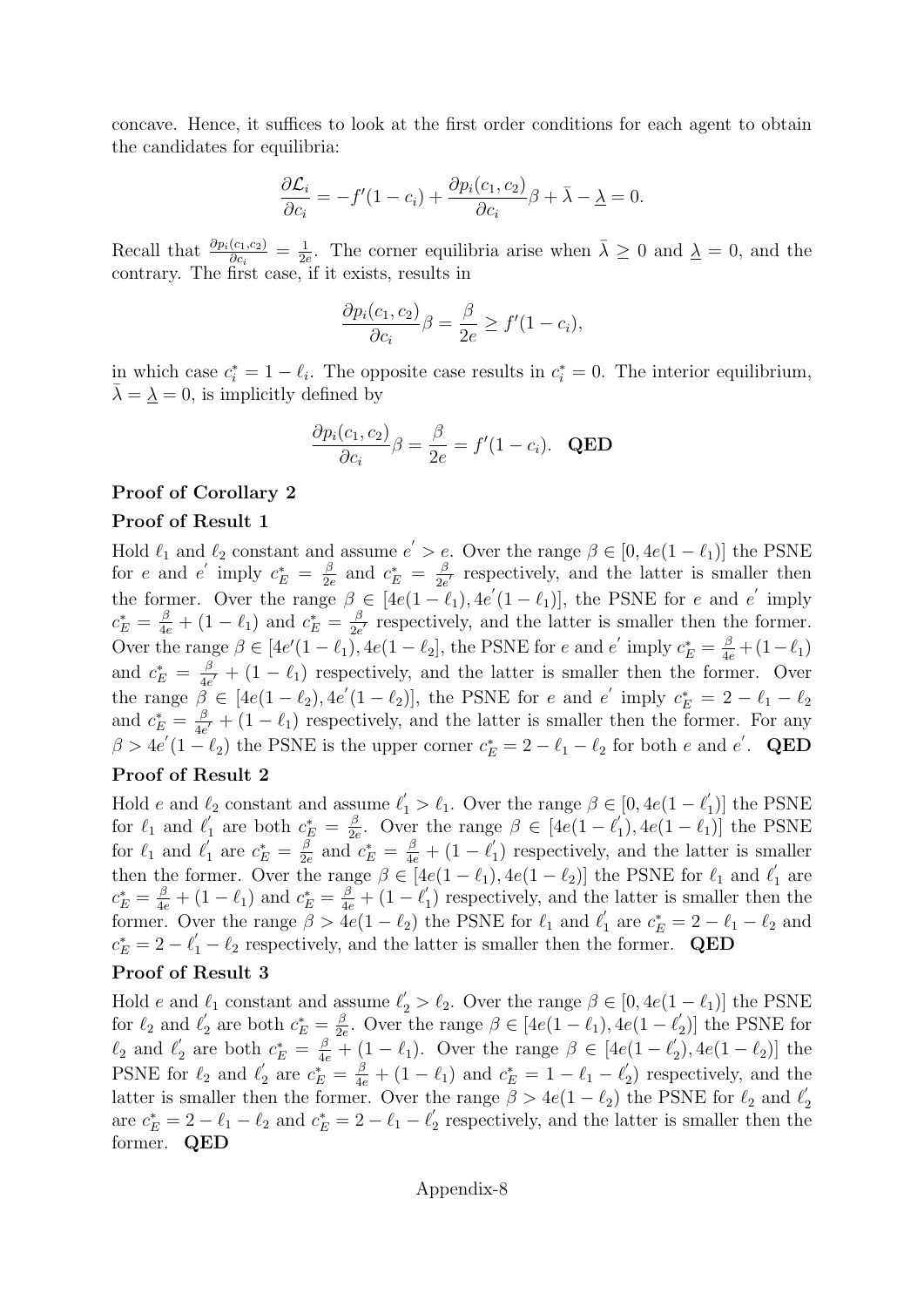### D Institutional Comparative Statics

#### Proof of Theorem 1

Assume that  $\bar{\sigma}_1 > \bar{\sigma}_2$  and that  $f(r_i) = 1 - c_i^2$ . In addition, given some level of  $\ell_1, \ell_2$ , and e, assume that  $\beta_E^L < \beta_V^L < \beta_E^H < \beta_V^H$ .<sup>A4</sup> Then, over the range  $\beta \in [0, \beta_V^L]$ ,  $c_V^* = 0$ while  $c_E^* > 0$ . Over the range  $\beta \in [\beta_V^L, \beta_E^H]$ , the aggregate effort of the Vote-based game is characterized by either (A8) or (A10), while the aggregate effort of the effort-based game is  $c_E^* = (1 - \ell_1) + \frac{\beta}{4e}$ .

The right-hand side of Equation (A8) is smaller than  $(1 + \ell_1) + \frac{\beta}{4e}$  iff  $\frac{\beta}{4e} > (1 - \ell_1) - \frac{2}{4}[(1 - \ell_1)(1 - \ell_2)(\ell_1 - \ell_2)]$ . Since the right hand side of this inequality increases in  $\ell_1$ , the  $\frac{2}{\beta}[(1-\ell_1)(1-\ell_2)(\ell_1-\ell_2)]$ . Since the right-hand side of this inequality increases in  $\ell_2$ , the hardest case for the inequality to hold is  $\ell_2 = \ell_1 - \epsilon$  ( $\epsilon \to 0$ ). Substituting  $\ell_2 = \ell_1$  yields  $\frac{\beta}{4e} > (1 - \ell_1)$  which can be rewritten  $\beta > 4e(1 - \ell_1) \equiv \beta_E^L$ , which is true by construction since  $\beta_E^L < \beta_V^L$ .

Similarly, the right-hand side of Equation (A10) is lower than  $(1 - \ell_1) + \frac{\beta}{4e}$  iff  $\frac{\beta}{4e}$ 1  $\frac{1}{\beta}[(1-\ell_1)(\ell_1-\ell_2)(1+\ell_2-2\ell_1)]$ . By assumption  $\bar{\sigma}_1 > \frac{1+\bar{\sigma}_2+\mu}{2} \implies 2\ell_1 > 1+\ell_2$ , which means that right-hand side of the inequality is negative, which means that the inequality holds.

If the inequality above does not hold, tthe maximum (degenerated) expected clientelism cannot be larger than  $\bar{C}_V = (1 - \ell_1) + (\ell_1 - \ell_2)$  (if they were to play with probability close to 1 the strategies with greater spending in Prop A3). Hence we need look for the sufficient condition such that

Suppose the above condition was more restrictive than condition 2 in Theorem 1? I.e.,  $\frac{\ell_1 - \ell_2}{4} < \frac{(\ell_1 - \ell_2)^2}{4(1 - \ell_1)}$  $\frac{\ell_1 - \ell_2}{4(1 - \ell_1)}$ . The inequality simplifies to  $\ell_1 > (1 + \ell_2)/2$ , but then we know that  $C_E > C_V$  even if  $e < \frac{\ell_1 - \ell_2}{4}$  is not true.

QED

**Proof of Proposition 3** Note that for  $e > \frac{1-\ell_2}{2}$  then  $\beta_E^H > \beta_V^H$ .

- i) For all  $\beta < \beta_V^L$ ,  $C_V^* = 0$ . But for all  $\beta$ ,  $C_E^* \neq 0$ . Thus  $C_E^* > C_V^* = 0$ .
- iii) For all  $\beta > \beta_V^H$ ,  $C_V^* = 1 \ell_1 \ell_2$  and for  $\beta > \beta_E^H C_E^* 1 \ell_1 \ell_2$ , then for  $\beta \in [\beta_V^H, \beta_E^H]$ then  $C_V^* > C_E^*$ . And,
- iv) And for  $\beta > \beta_E^H$ ,  $C_V^* = C_E^*$

It remains to show the intermediate case.

ii) For  $\beta \in [\min\{\beta_V^L, \beta_E^L\}, \beta_V^H], C_E^*$  is decreasing in e and  $C_V^*$  in  $\ell_1$ . Thus, for continuity, there exists  $(\ell_1, e)$  such that  $\ell_1$  is sufficiently small and/or e is sufficiently large for  $C_V^* > C_E^*$ 

QED

<sup>&</sup>lt;sup>A4</sup>The proof is identical and simpler in the case that  $\beta_E^H < \beta_V^L$ .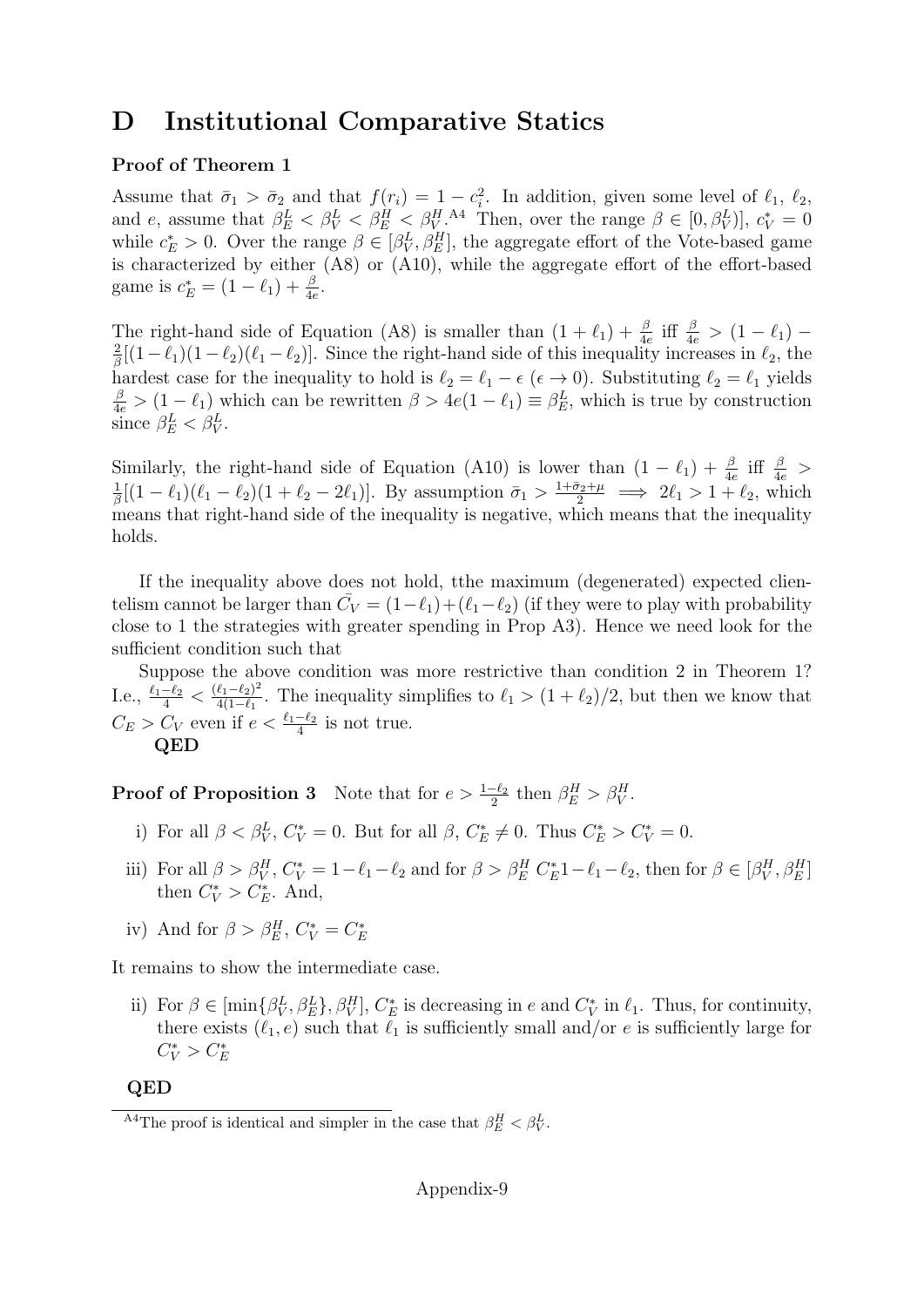### E Extensions

### E.1 Prizes conditional on winning the district.

If instead of assuming that the brokers' performance and outcomes determine the winner of the prize, regardless of whether the incumbent party wins the election, an interesting avenue of research is assume "conditional prizes". I.e., if the party wins the district (i.e.,  $v_1 + v_2 > 1$ , then there is a prize to be awarded. The new feature of this model is that besides competing for a prize, the brokers – in a sense – cooperate to produce "jointly" a public good, i.e., winning the election.

### **Conjecture A1** Let  $\sigma_1 > \sigma_2$  and  $f(c)$  be concave. Then

- Let the incumbent party be a dominant party. That is,  $\ell_1 + \ell_2 \geq 1$ . Regardless of the brokers' action, the party wins the election and the equilibrium does not change from the one presented in the paper.
- Let the incumbent party not be a dominant party. That is,  $\ell_1 + \ell_2 < 1$ . Unless  $f(1) - f(\ell_1 + \ell_2) \leq \beta < f(1) - f(2\ell_2)$ , the equilibirum clientelism from proposition 1 leads to  $c_1 + c_2 + \ell_1 + \ell_2 \geq 1$ , then the equilibrium does not change from the one presented in the paper. Otherwise, there is an additional equilibrium where  $c_2 = 0$ and broker 1 makes the effort to just win the election, i.e.,  $c_1 = 1 - \ell_1 - \ell_2$ .

Since  $V(0,0) < \frac{1}{2}$  $\frac{1}{2}$ , if both agents choose  $c_i = 0$  their party loses the election and both receive utility  $f(1)$ . Agent 1 would only consider an unilateral deviation that makes the party win, i.e., to choose  $c_1 = 1 - (\ell_1 + \ell_2)$ , the constituency effort necessary to raise their party's vote share to win the election. Agent 1 prefers this deviation to choosing  $c_1 = 0$  if  $\beta + f(\ell_1 + \ell_2) > f(1)$ , which can be rewritten as  $\beta > [f(1) - f(\ell_1 + \ell_2)].$ Furthermore, Agent 1's condition for deviation from the strategy vector  $\{0,0\}$  is equal to or less constraining than that of agent 2 (i.e. agent 1 is "weakly" more likely than agent 2 to deviate).<sup>A5</sup> With the quadratic cost, the condition on  $\beta$  to ensure that a player has incentives to spend more to assure the win of the party (and himself) is then  $\beta > f(1) - f(\ell_1 + \ell_2) = 1 - (1 - [1 - (\ell_1 + \ell_2)]^2) = [1 - (\ell_1 + \ell_2)]^2.$ 

The conditional prize proposition, in the effort-based setting would look as follows:

Conjecture A2 Let split the proposition into two cases:

- When the party is either dominant or the interior equilibrium is enough to win the election (i.e.,  $\frac{\beta}{4e} + \frac{\beta}{4e} + \ell_1 + \ell_2 \ge 1$ ), then the equilibrium is as before.
- Otherwise, there is a broker who may have the incentive to increase its spending to make the party just win the election, like above.

The new feature of this extension would be that both brokers are likely to collaborate in the joint production of the public good. That is, suppose that one broker has an incentive

<sup>&</sup>lt;sup>A5</sup>If  $\ell_1 < \frac{1}{2}$  the same unilateral deviation condition applies to agent 2; while if  $\ell_1 \geq \frac{1}{2}$  agent 2 would need to devote even more effort to  $c_2$  in order to win the seat, as she would need not to only raise the party's vote share to  $\frac{1}{2}$ , but also to surpass agent 1's loyalist share  $\ell_1$ .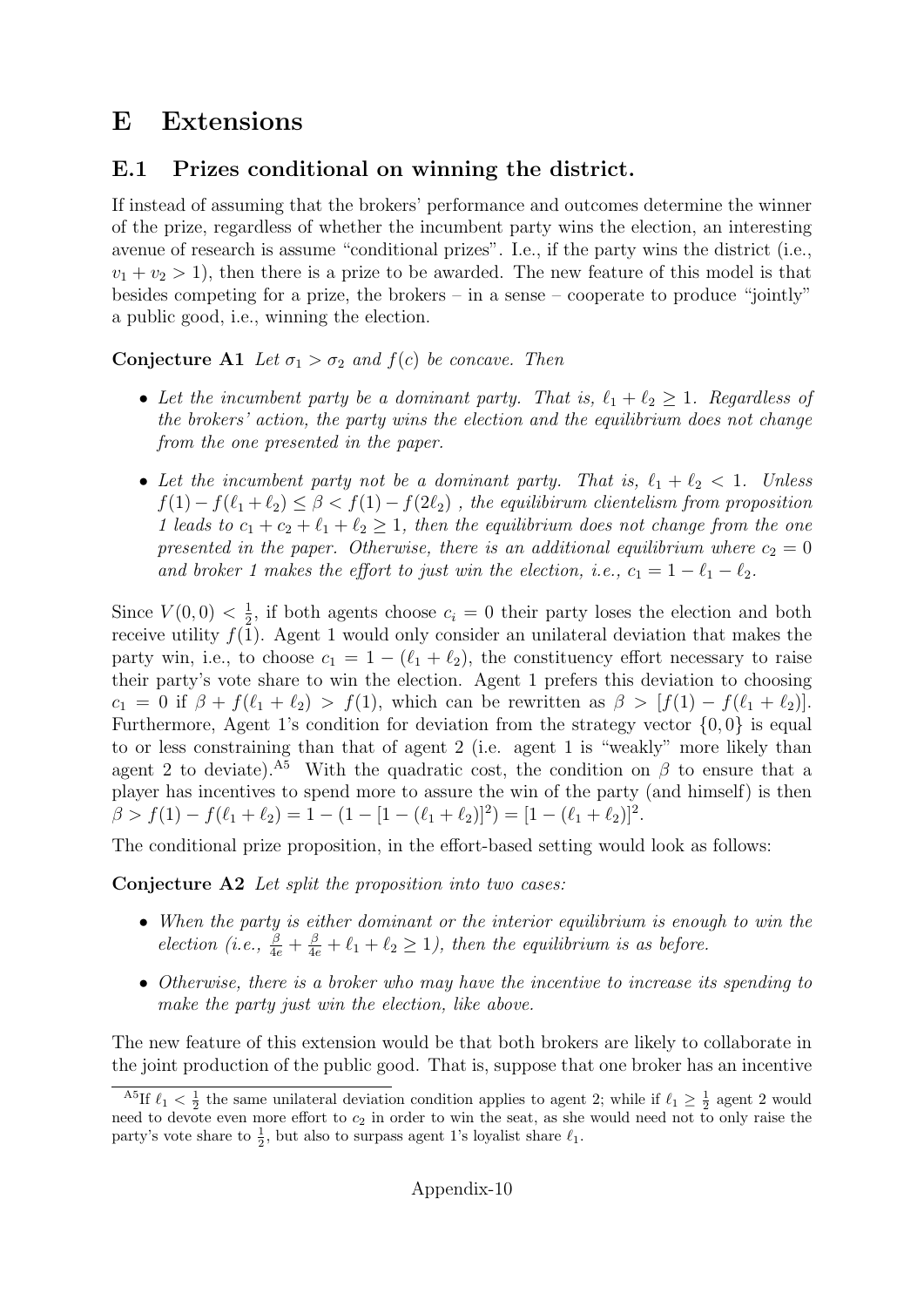to "overprovide" clientelism, such as to win the election. Because effort is not observed, the party now awards the prize with positive probability for each broker, which increases the incentives for provision (of the broker who did not increase his provision originally). In this region, brokers' efforts would be strategic complements.

### E.2 Opposition brokers with conditional prizes

More generally, the current model can be seen as the reduced form of a larger game that includes a conditional prizes and a strategic opposition party with its own brokers. The current model's results would then serve as inputs into the model with inter-party competition. The following paragraphs, which are reproduced in Appendix E, provide a sketch of the results to demonstrate that: a.) they should not change the current paper's core implications, and b.) they represent a promising avenue for future research.

Suppose each region is exactly as before, i.e., it has a share of loyalists and non-loyalists (up-for-grab) voters, but we now add both brokers and loyalists for the opposition party. The votes of a party in a given region are  $c_i + \sigma_i - \mu_i$ . In the paper  $\mu_i = \mu$ , but with opposition brokers now  $\mu_i$  depends on the rival brokers' effort. Thus,  $\mu_1$  and  $\mu_2$  may differ. In turn, the challenge of inferring brokers' effort now becomes more complicated, since observable vote shares are a function not only of one's own brokers' effort, but of the effort of opposition brokers.

Assuming conditional prizes, some of the additional complexity of adding opposition brokers disappears. This is due to the fact that, with conditional prizes, it is often the case that only one of the two sets of brokers exerts effort in equilibrium; which in turn allows the party that wins the prize to allocate it exactly as they do in the current paper. To begin, we note in core districts where one of two competing parties more or less guaranteed to win the election (and thus  $\beta$ ), brokers from the losing party will exert no effort, as their party has no chance of winning the prize  $\beta$ . On the other hand, within the dominant party, which receives  $\beta$  with certainty, the intra-broker dynamics will be identical to that modeled in the current paper (where by assumption one of the two brokers wins  $\beta$ ). This is identical to the extension above to a conditional prize model in which the brokers' party is 'Dominant' in the district.

Things become slightly more complicated in **swing** districts where both parties have some chance of winning. Under the effort-based reward system, if one of the two parties has more reliable information, that party's brokers will exert higher equilibrium effort than the competing parties' brokers. In turn, via their impact in intra-party competition, informational advantages will also affect inter-party competition, leading better-informed parties to win elections. On other hand, if both parties have similar levels of information, swing districts will be characterized by high effort exertion by brokers in both parties.

In swing districts under the vote-based system, if one party's internal contest is competitive (because  $\ell_1$  and  $\ell_2$  are not far apart) while the other's is not, then the district will end up tilting toward the party with competitive brokerage. In turn, intra-party competition will also affect inter-party competition, leading parties with more competitive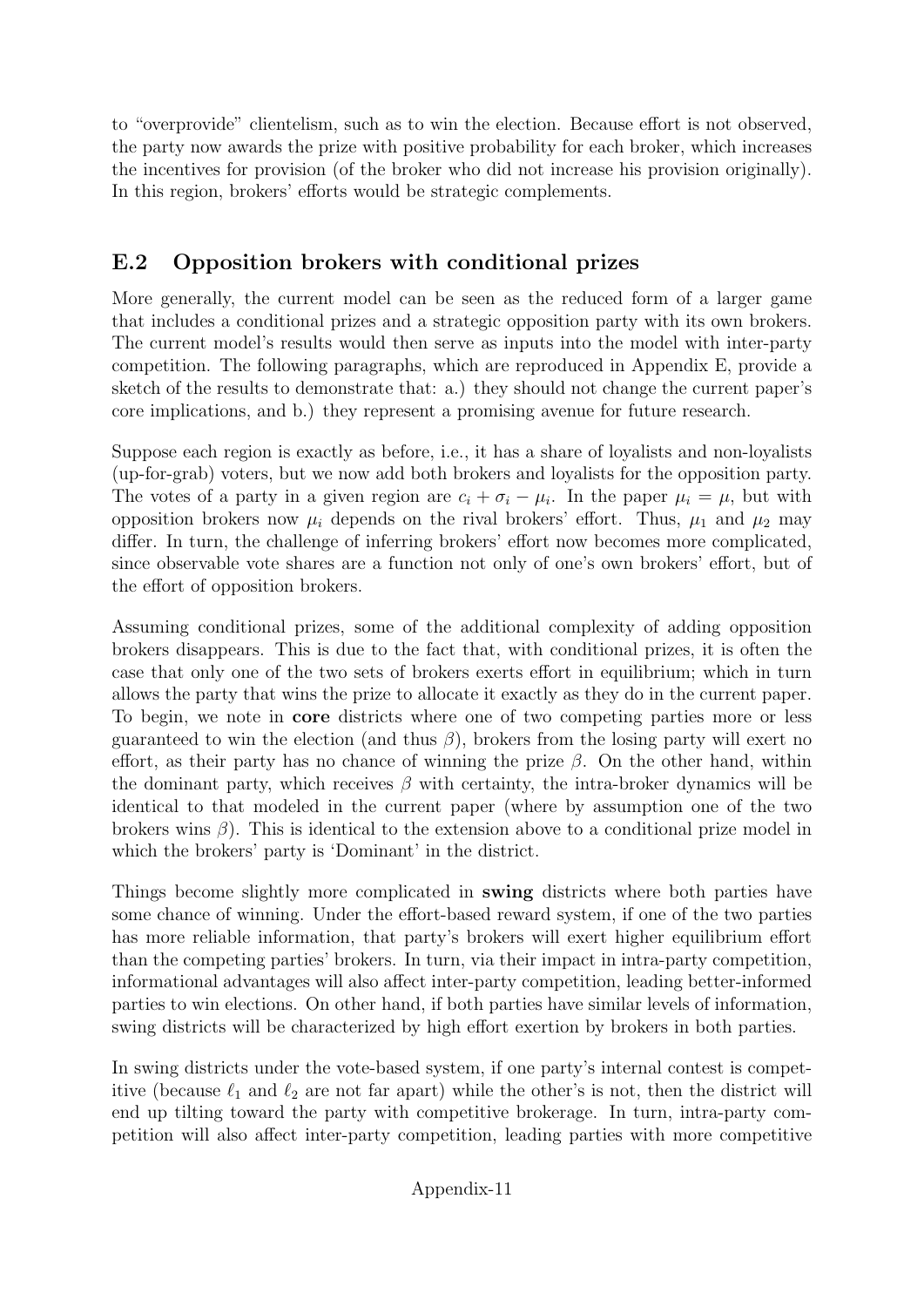brokerage contests to win elections. On the other hand, if both parties' internal contests are competitive, then under very reasonable conditions (sufficiently high  $\beta$ ) all brokers from both parties will invest in local effort, although equilibria will be in mixed-strategies rather pure-strategies.<sup>A6</sup>

Thus, the basic mechanisms identified in the current paper will carry over to a model with opposition party brokers and election-contingent prizes. Better information will increase equilibrium effort level under the effort-based rule, while intra-party competition will increase equilibrium effort levels under the vote-based rule. Rather than changing the current paper's results, this more general model would use them as inputs to study how these dynamics affect inter-party competition; and in turn how parties may strategically choose their organizational rules so as to maximize their inter-party advantage.

While very interesting for the next stage of this project, these questions are beyond the current paper's scope; and the current paper's empirical and substantive relevance should not be undermined, but rather reinforced, by this theoretical extension.

### E.3 Opposition brokers without conditional prizes

What if we assume that both parties award a prize  $\beta$ , regardless of the electoral outcome? At first glance, the type of equilibria in the vote-based system would not change as it is determined by the comparison of votes between regions, taking everything else as constant, including the opposition party's efforts. Hence, the primary effect of adding opposition is to *re-scale* the problem in the vote-based system.<sup>A7</sup>

In contrast, the effort-based system becomes more complex when both parties allocate β. In the original setting the  $\mu_i$ 's are cancelled out (see equation 4), but with opposition brokers the level of  $\mu_1$  and  $\mu_2$  are endogenously determined and carried into the calculus of who exerts more effort. Each brokers' effort will thus be noisier, given the need to infer also infer the effort of opposition party brokers. We conjecture that: a.) this will reduce the comparative advantage of effort-based systems as compared to vote-based systems; b.) however,neither the paper's core comparative statics nor the weak dominance result (Theorem 1) will be altered.

The vote-based systems tend to perform better when  $\ell_1 - \ell_2$  is low and when  $\beta$  is intermediate; while effort-based systems will perform better when  $e$  is low. Regarding Weak Dominance, due to the fact that parties still have some minimal information about the noise structure, there will still be a range of very low values of beta where effort-based systems generate positive effort and vote-based systems generate '0' effort, which is core to Weak Dominance proof. However, the vote-based systems will be optimal over a wider range of parameter values, due to the increased complexity of inferring effort from electoral signals.

 $^{A6}$ To see this, note that at the max-effort outcome where all brokers from both parties invest in high levels of effort, those brokers from the party which loses the election will have the incentive to defect.

<sup>&</sup>lt;sup>A7</sup>Depending on the oppositions' level of effort, the incumbent's brokers may hit the upper corner for smaller or larger values of  $\beta$ , which induces the re-scaling.